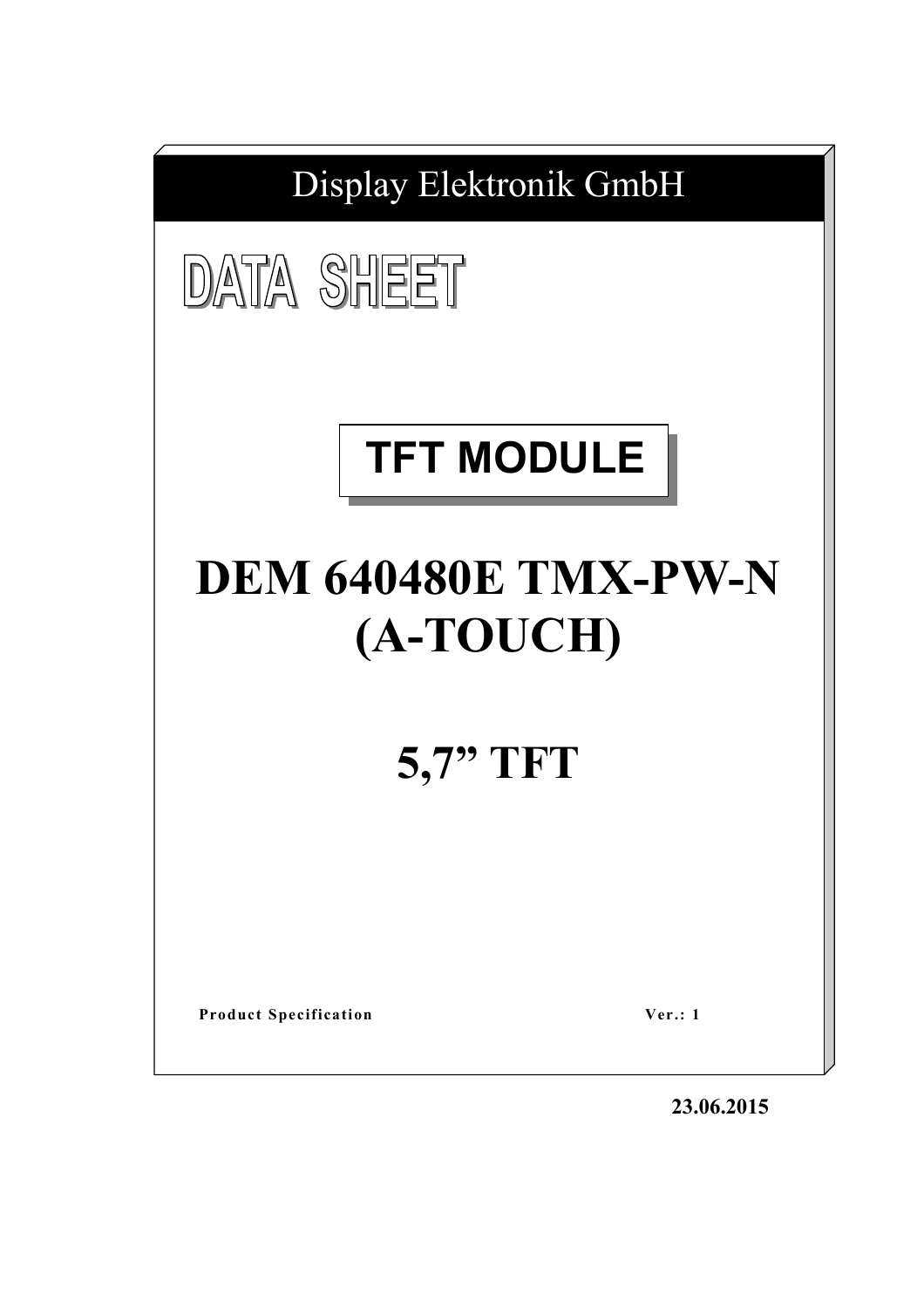| Rev. | Date       | Contents                       | Written | Approved |
|------|------------|--------------------------------|---------|----------|
| 0    | 17.12.2013 | Preliminary Specification      | KC      | MH       |
| 1    | 23.06.2015 | Update LED Lifetime to 50.000h | OL      | MH       |
|      |            |                                |         |          |
|      |            |                                |         |          |
|      |            |                                |         |          |
|      |            |                                |         |          |
|      |            |                                |         |          |
|      |            |                                |         |          |
|      |            |                                |         |          |
|      |            |                                |         |          |
|      |            |                                |         |          |

## Revision: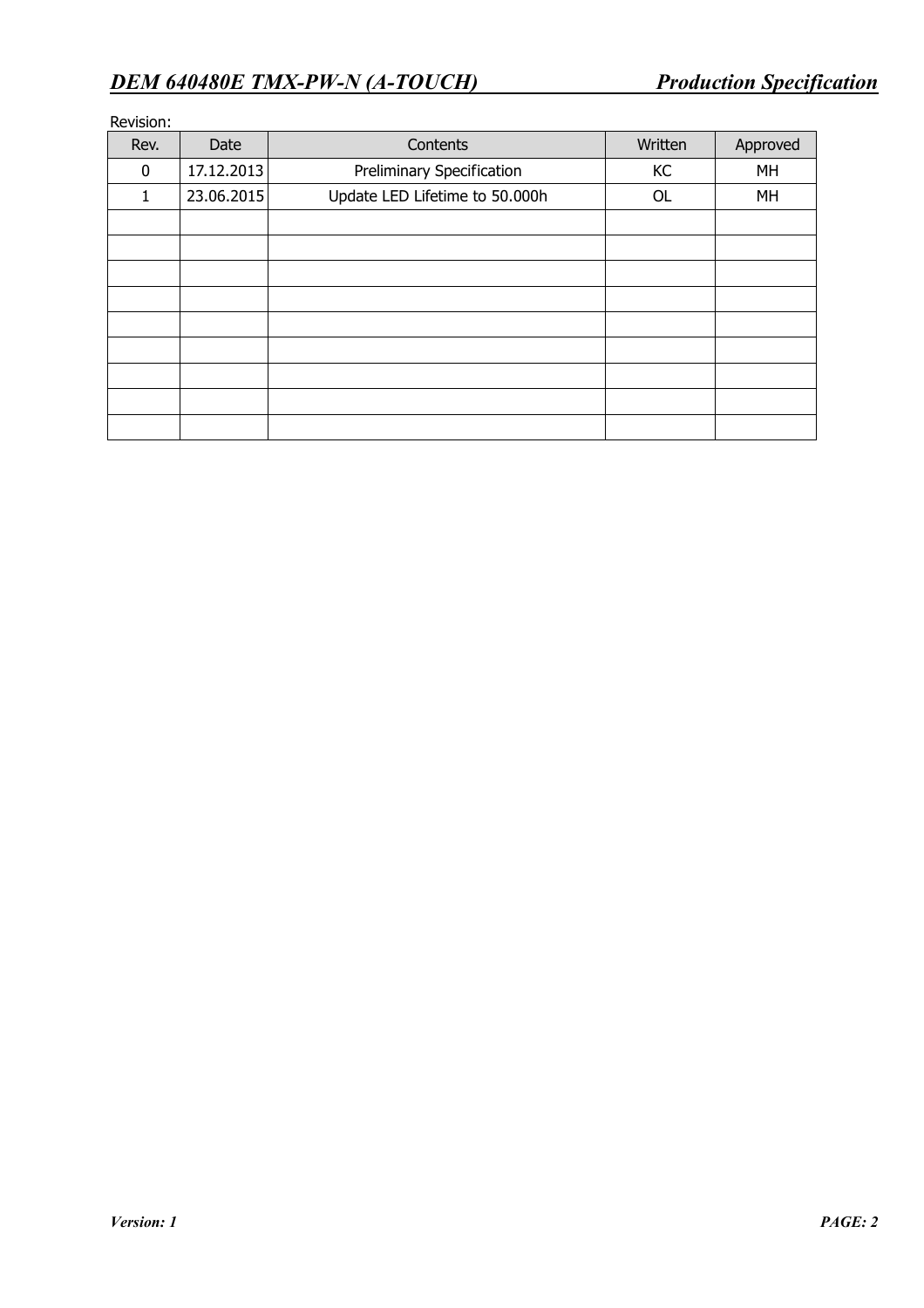# Contents

|                | 11  |  |
|----------------|-----|--|
|                | 12  |  |
| $\overline{2}$ |     |  |
| 3              |     |  |
|                | 3.1 |  |
|                | 3.2 |  |
|                | 3.3 |  |
|                | 3.4 |  |
| 4              |     |  |
|                | 4.1 |  |
| 5              |     |  |
|                | 5.1 |  |
|                | 5.2 |  |
|                | 5.3 |  |
|                | 5.4 |  |
| 6              |     |  |
|                | 6.1 |  |
|                | 6.2 |  |
|                | 6.3 |  |
| 7              |     |  |
| 8              |     |  |
| 9              |     |  |
|                | 9.1 |  |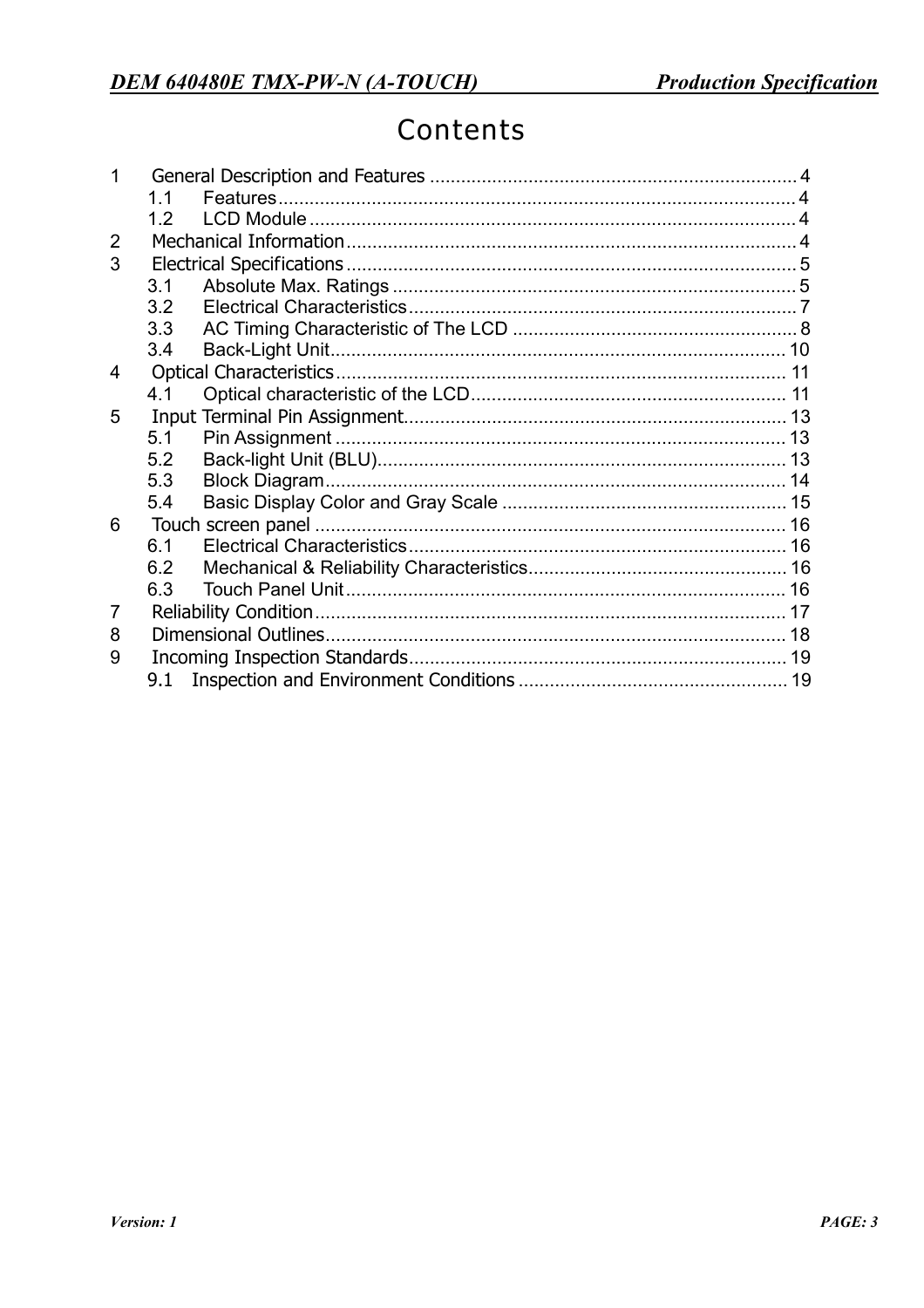# **1 General Description and Features**

DEM 640480E TMX-PW-N (A-TOUCH) is a transmissive type color active matrix TFT (Thin Film Transistor) liquid crystal display (LCD) that uses amorphous silicon TFT as a switching device. This model is composed of a TFT-LCD module, a driver circuit and a back-light unit. Graphics and texts can be displayed on a VGA 640 (W) x 3 x 480 (H) dots with 262,144 colors by supplying 18 bits data signal (6bits/each color). The following table described the features of TFT-Module.

#### **1.1 Features**

- $\blacklozenge$  Transmissive and back-light with 30 LEDs are available
- TN (Twisted Nematic) mode.
- ◆ Digital RGB (6bits/color) data transfer
- Clock signal: latching data at the falling edge.
- -30°C to +85°C (Operating Temperature)
- RoHS Compliance

#### **1.2 LCD Module**

| <b>Item</b>              | Specification                                             | Unit     |
|--------------------------|-----------------------------------------------------------|----------|
| Screen Size              | 5.7 Inches                                                | Diagonal |
| Display Resolution       | 640 x 480                                                 | Pixel    |
| <b>Active Area</b>       | 115,20 x 86,40                                            | mm.      |
| <b>Outline Dimension</b> | 144.00 x 104.60 x 14.50                                   | mm       |
| Display Mode             | Normally White Mode / Transmissive / Wide view            |          |
| Pixel Arrangement        | R, G, B Vertical Tripe                                    |          |
| Pixel Size               | $0.1815 \times 0.1815$                                    | mm       |
| Display Color            | 262K Colors                                               |          |
| <b>Viewing Direction</b> | 6 o'clock                                                 |          |
| Input Interface          | 18-Bit-Digital-RGB-Interface (6-Bits/Color) Data Transfer |          |

## **2 Mechanical Information**

| Item        | Min.           | Typ.  | Max.   | Unit                     | <b>Note</b> |      |
|-------------|----------------|-------|--------|--------------------------|-------------|------|
|             | Horizontal (H) | $- -$ | 144.00 | $- -$                    | mm          | (1)  |
| Module Size | Vertical (V)   | $- -$ | 104.60 | $\overline{\phantom{m}}$ | mm          | (1)  |
|             | Thickness (T)  | --    | 14.50  | $- -$                    | mm          | ( L  |
| Weight      |                | --    | 234    | $- -$                    | g           | $ -$ |

Note (1) Excluding backlight cables. . Refer to the Outline Dimension Drawing as attached.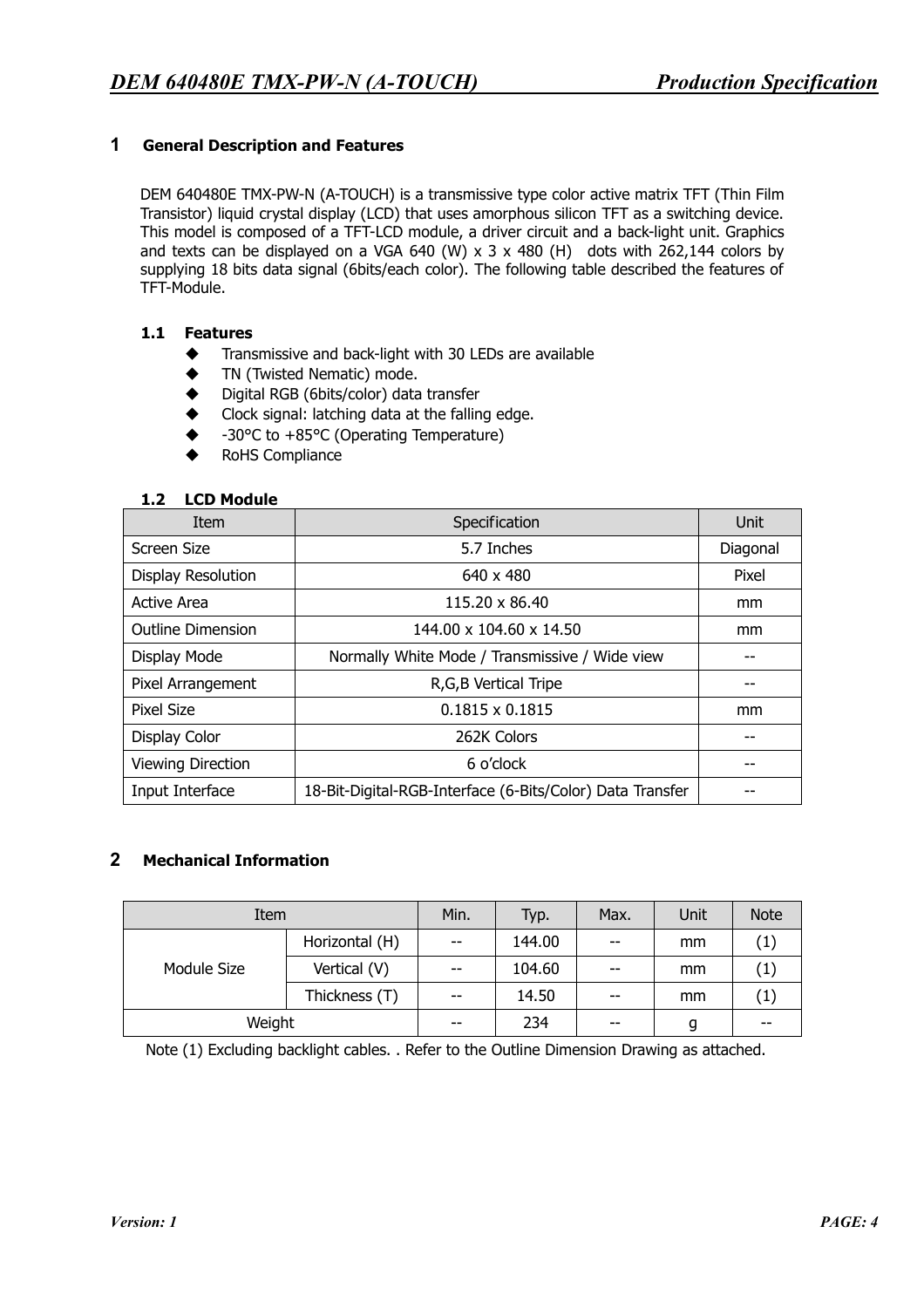#### **3 Electrical Specifications**

#### **3.1 Absolute Max. Ratings**

3.1.1 Absolute Ratings of Environment

If the operating condition exceeds the following absolute maximum ratings, the TFT LCD module may be damaged permanently.

|                              |            |       |      |         | ( ia−∠J⊥∠ ∪, vss−∪ivD−0) |
|------------------------------|------------|-------|------|---------|--------------------------|
| Item                         | Symbol     | Min.  | Max. | Unit    | <b>Note</b>              |
| Storage Temperature          | <b>STG</b> | $-30$ | 80   | $\circ$ |                          |
| <b>Operating Temperature</b> | <b>OPR</b> | -30   | 80   | $\circ$ | (1,2,3)                  |

 $(Ta=25+2$ °C, Vss=GND=0)

Note (1) 90 % RH Max. (40 °C  $\geq$  Ta ). Maximum wet-bulb temperature at 39 °C or less. (Ta  $>$ 40 °C) No condensation.

Note (2) In case of below  $0^{\circ}$ , the response time of liquid crystal (LC) becomes slower and the color of panel becomes darker than normal one. Level of retardation depends on temperature, because of LC's character

Note (3) Only operation is guarantied at operating temperature. Contrast, response time, another display quality are evaluated at +25°C.

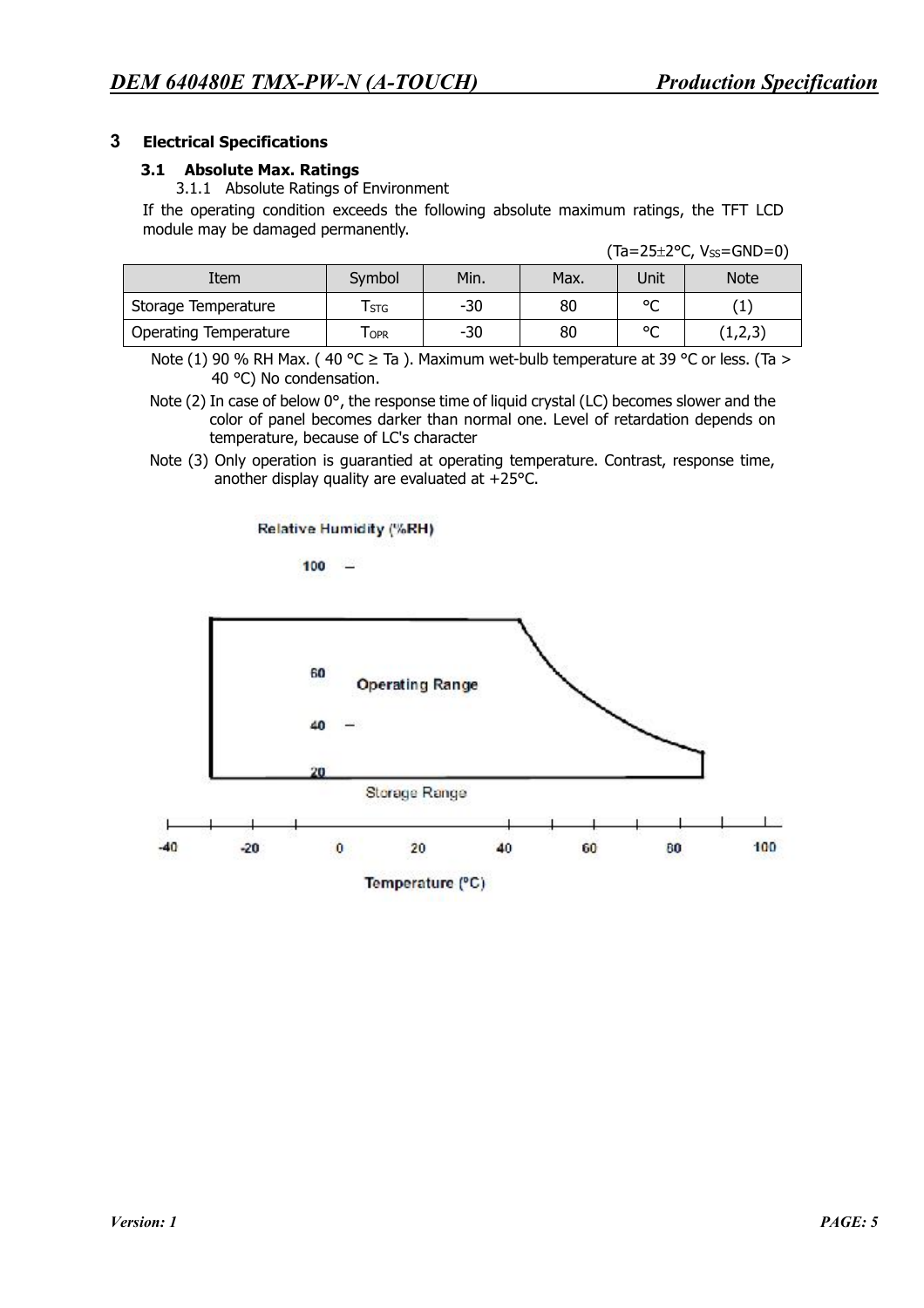# *DEM 640480E TMX-PW-N (A-TOUCH) Production Specification*

#### 3.1.2 Electrical Absolute Maximum Ratings

|                                 |                                  |        |           |       | $(V_{SS}=GND=0)$ |
|---------------------------------|----------------------------------|--------|-----------|-------|------------------|
| Parameter                       | Symbol                           | Min.   | Max.      | Unit  | Remark           |
| Power Supply Voltage            | Vcc                              | $-0.3$ | 5.0       |       |                  |
| Signal Input Voltage            | R0-R5, G0-G5,<br>B0-B5, DCLK, DE | $-0.3$ | $Vcc+0.3$ |       |                  |
| Permissive Input Ripple Voltage | $\mathsf{V}_{\mathsf{RF}}$       | --     | 100       | mVp-p | $V_{CC} = +3.3V$ |

Display On/Off Sequence :



Data: DCLK, R0 ~ R5, G0 ~ G5, B0 ~ B5, DE T1£10ms, 50ms£T2, 0<T3£50ms, 0<T4£10ms, 1s£T5, 200ms£T6, 200ms£T7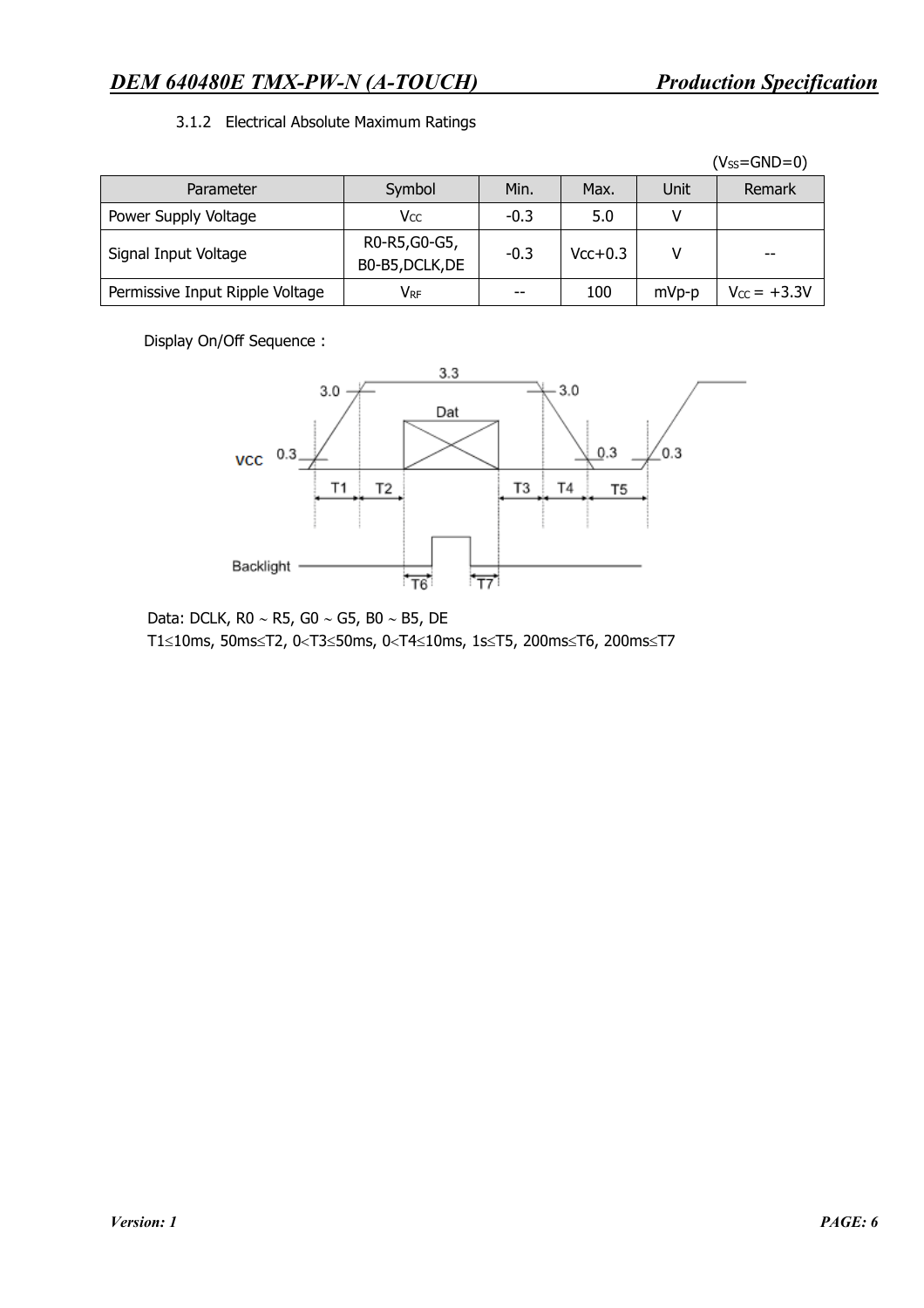## **3.2 Electrical Characteristics**

3.2.1 DC Electrical Characteristics of the TFT LCD

 $(Ta=25\pm2\degree C, V_{SS}=GND=0)$ 

| Item                       |         | Symbol     | Min.   | Typ.  | Max.       | Unit | Remark |
|----------------------------|---------|------------|--------|-------|------------|------|--------|
| Power Supply               |         | <b>VCC</b> | 3.0    | 3.3   | 3.6        |      | Note 1 |
| Input Voltage for<br>Logic | H Level | VIH        | 0.7VCC |       | <b>VCC</b> |      |        |
|                            | L Level | VIL        |        | ۰     | 0.3VCC     |      |        |
| Power Supply Current       |         | ICC        |        | (120) | (160)      | mA   | Note 2 |

Note1: Vcc-dip conditions

Vcc-dip conditions should also follow the Vcc-turn-on conditions  $Td \leq 10$ ms



Note2: fv =60Hz , Ta=25°C , Display pattern : Black pattern

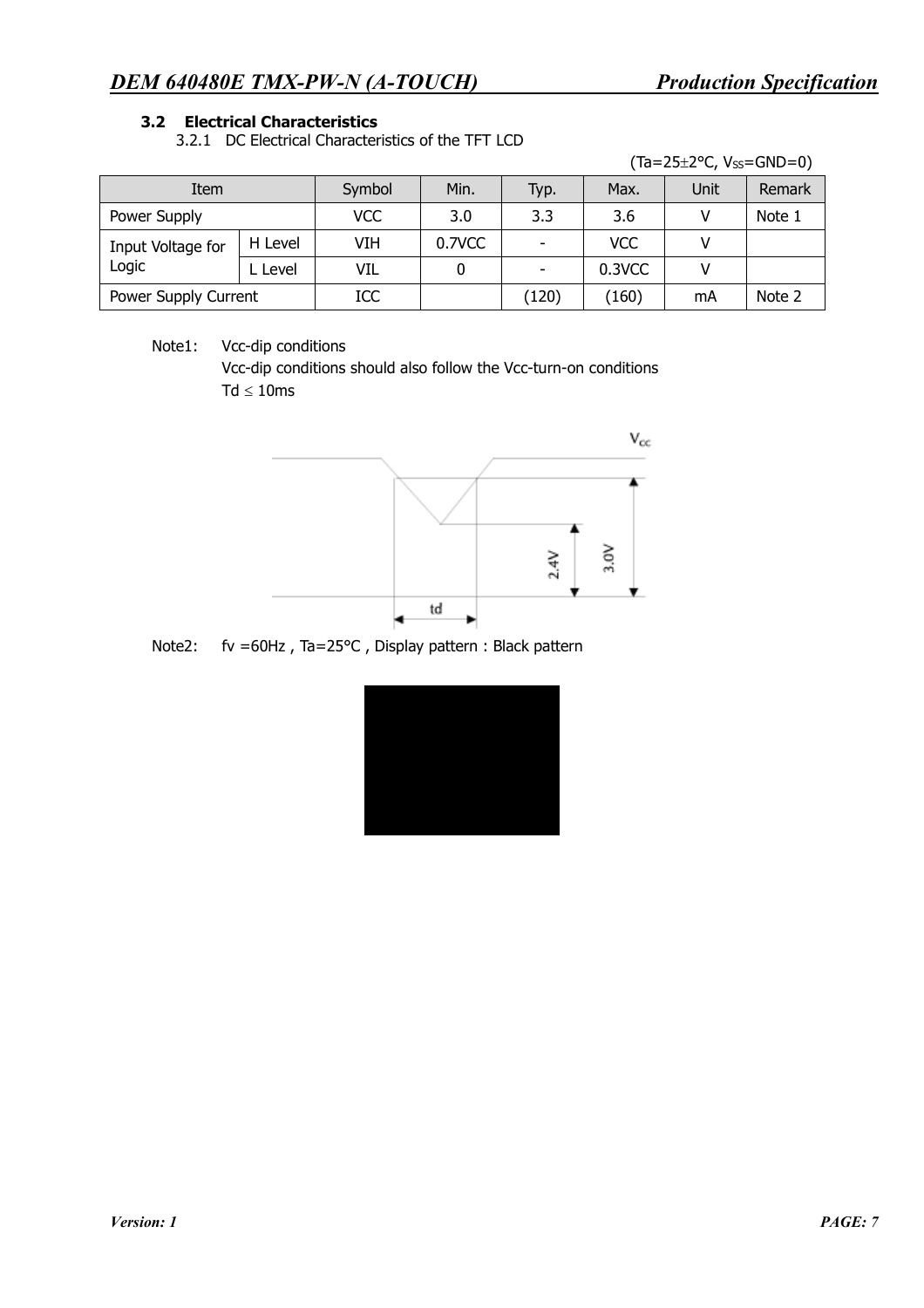| J.J. 1.<br><b>THILIP CONTROL</b> |                         |       |        |       |                         |        |
|----------------------------------|-------------------------|-------|--------|-------|-------------------------|--------|
| Parameter                        | Symbol                  | Min.  | Typ.   | Max.  | Unit.                   | Remark |
| <b>CLK</b> frequency             | FCPH                    | 22.66 | 25.175 | 27.69 | MHZ.                    |        |
| CLK period                       | Тсрн                    | 36.11 | 39.7   | 44.13 | ns                      |        |
| CLK pulse duty                   | <b>T</b> <sub>CWH</sub> | 40    | 50     | 60    | $\%$                    |        |
| HS period                        | Τн                      | 750   | 800    | 850   | <b>TCPH</b>             |        |
| HS pulse width                   | <b>T</b> <sub>WH</sub>  | 5     | 30     | --    | <b>T</b> <sub>CPH</sub> |        |
| HS-first horizontal data time    | $T$ HS                  | 112   | 144    | 175   | <b>TCPH</b>             |        |
| Display period                   | Тна                     |       | 640    | --    | <b>TCPH</b>             |        |
| HS setup time                    | <b>THST</b>             | 10    |        |       | ns                      |        |
| HS hold time                     | Тнно                    | 10    |        | --    | ns                      |        |
| VS pulse width                   | Twv                     | 1     | 3      | 5     | Τн                      |        |
| First line data input time       | T <sub>STV</sub>        | --    | 35     | --    | Τн                      |        |
| VS period                        | $T_V$                   | 515   | 525    | 535   | Τн                      |        |
| VS setup time                    | <b>T</b> <sub>VST</sub> | 10    | --     | --    | ns                      |        |
| VS hold time                     | <b>T</b> <sub>VHD</sub> | 10    |        |       | ns                      |        |

#### **3.3 AC Timing Characteristic of the LCD**  3.3.1 Timing Condition

Note : When SYNC mode is used, 1st data start from 144th CLK after HS falling (when STHD[5:0]=00000)

(DE mode)

| Parameter               | Symbol                      | Min.  | Typ. | Max. | Unit.                   | <b>Remark</b> |
|-------------------------|-----------------------------|-------|------|------|-------------------------|---------------|
| <b>DEN Period</b>       | Tden                        |       | 800  | --   | <b>TCPH</b>             |               |
| DEN pulse width         | T <sub>EP</sub>             | $- -$ | 640  | --   | <b>TCPH</b>             |               |
| DEN frame active time   | $T_{\mathsf{DEA}}$          |       | 480  | --   | <b>T</b> <sub>DEN</sub> |               |
| DEN frame blanking time | Трев                        |       | 45   | --   | <b>T</b> <sub>DEN</sub> |               |
| DEN setup time          | $\mathsf{T}_{\mathsf{ESU}}$ | 10    | --   | --   | ns                      |               |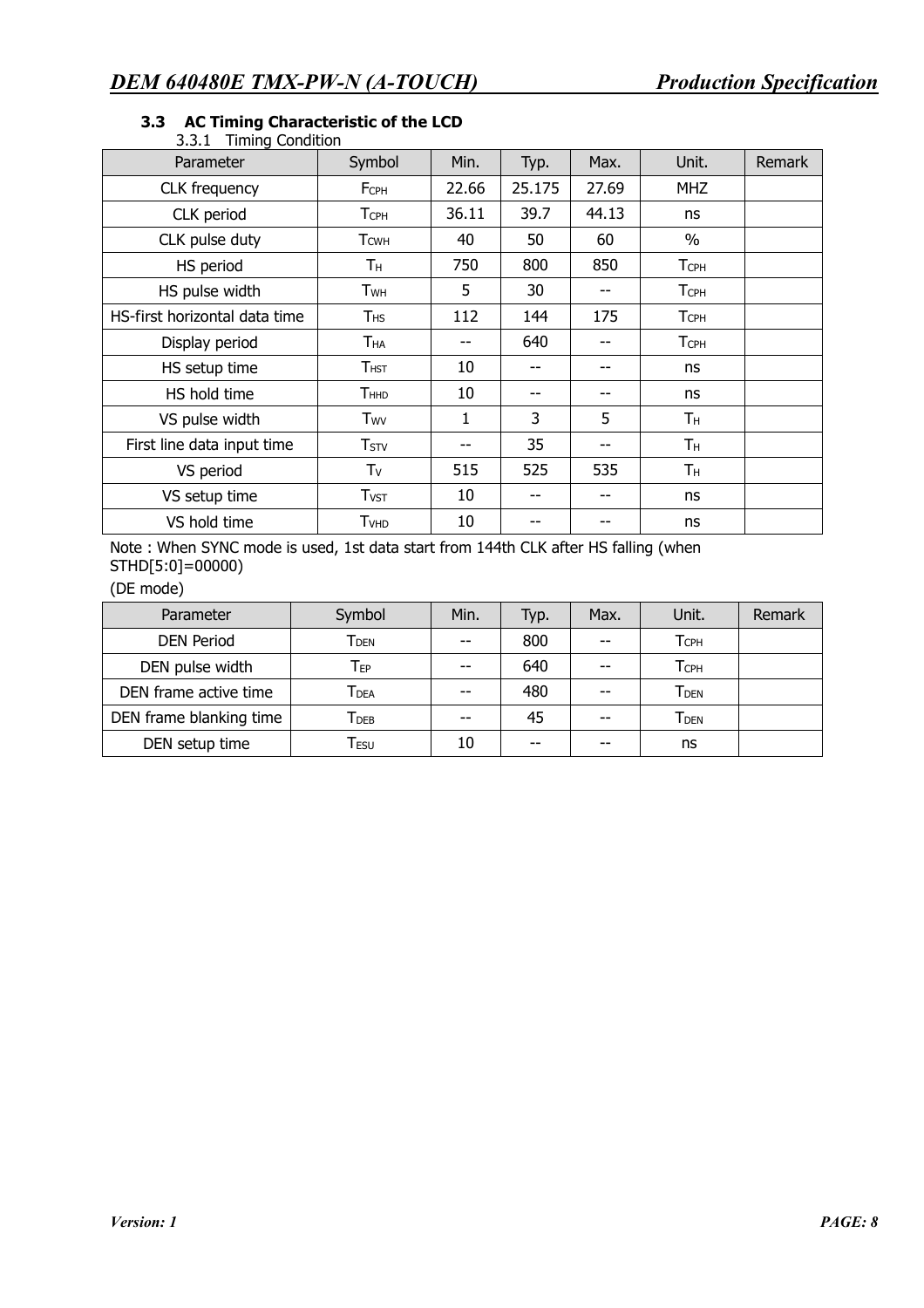



# 3.3.4 Parallel RGB DEN Mode Horizontal Data Format.

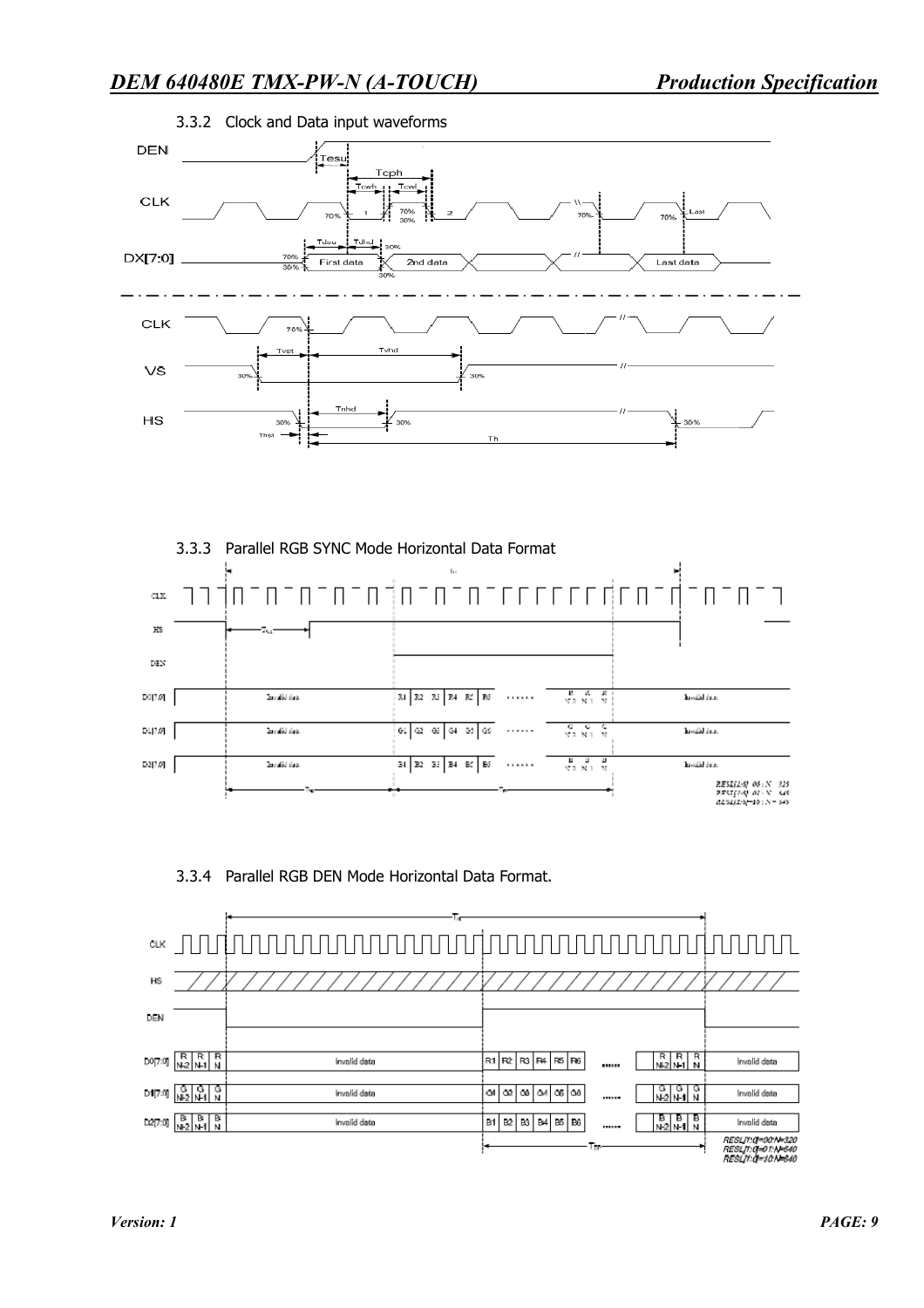# **3.4 Backlight Unit**

The Backlight system is an edge-lighting type with 30 white LEDs (Light Emitting Diode). The characteristics of 30 white LEDs are shown in the following tables.

(Ta= Room Temp)

| Characteristics                 |  | Symbol   | Min.                     | Typ.   | Max.   | Unit | <b>Note</b> |
|---------------------------------|--|----------|--------------------------|--------|--------|------|-------------|
| Current of Back-light Unit      |  | Iв       |                          | 200    | 250    | mA   | (1)         |
| Voltage of Back-light Unit      |  | Vв       | $\overline{\phantom{0}}$ | (9.6)  | (10.5) |      |             |
| Power Consumption               |  | $P_{BL}$ |                          | (1920) | (2625) | mW   | (2)         |
| $25^{\circ}$ C<br>LED Life Time |  |          | (50000)                  |        |        | hr   | (3)         |

Note (1) LEDS in 3 series x 10 parallel type.

(2) Where  $I_B = 200 \text{mA}$ ,  $V_B = 9.6$ ,  $P_{BL} = V_B \times I_B$ 

(3) The environmental conducted under ambient air flow, at Ta=25±2°C, 60%RH±5%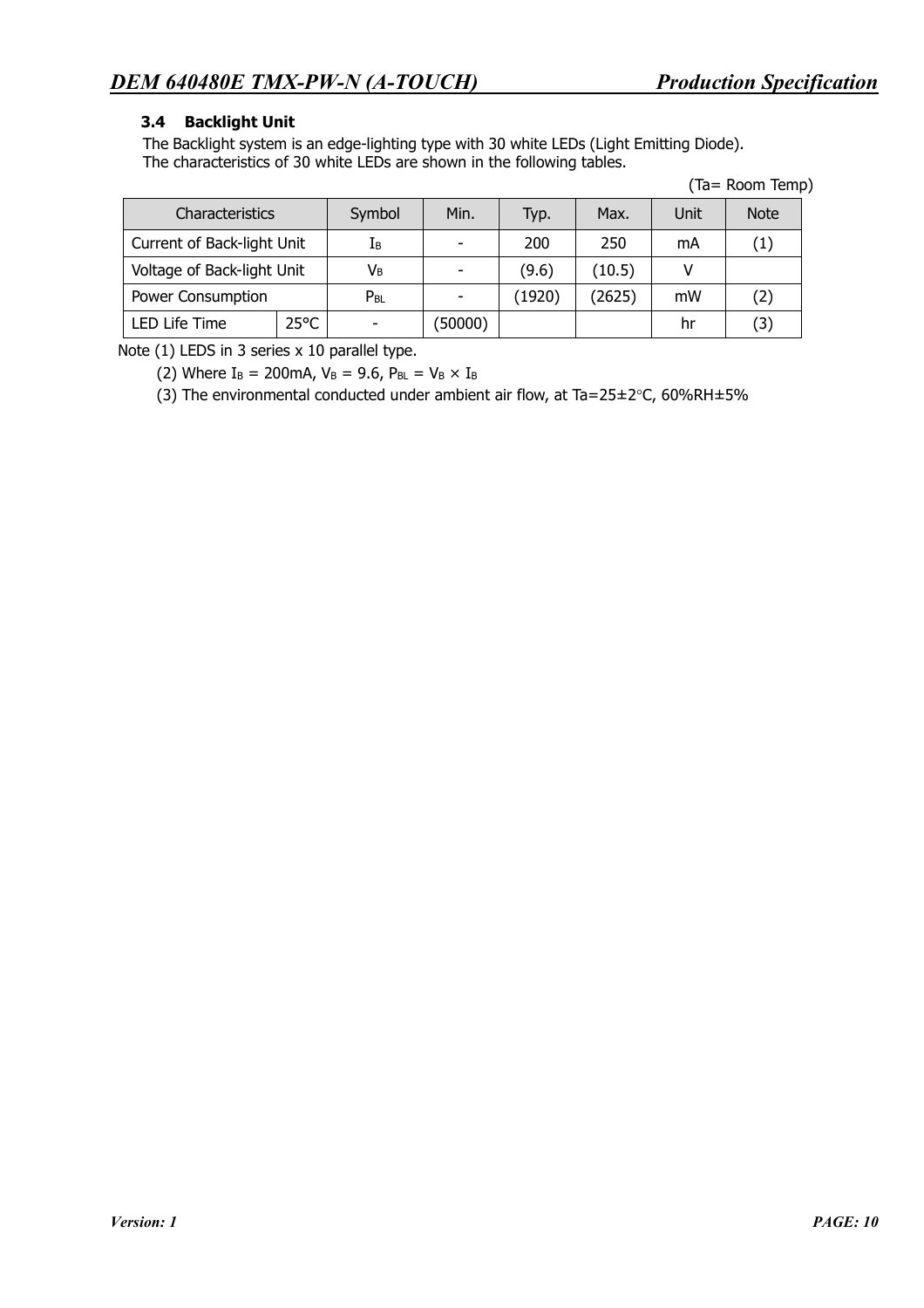# **4 Optical Characteristics**

#### **4.1 Optical characteristic of the LCD**

The following items are measured under stable conditions. The optical characteristics should be measured in a dark room or equivalent state.

Measuring equipment: BM-5A, BM-7

| Item                 |                                      | Symbol                    | Condition                     | Min   | Typ   | <b>Max</b> | Unit              | <b>Note</b> |
|----------------------|--------------------------------------|---------------------------|-------------------------------|-------|-------|------------|-------------------|-------------|
| <b>Brightness</b>    |                                      |                           |                               | 560   | (720) | --         | cd/m <sup>2</sup> |             |
| Response Time        |                                      | $T_r$                     | $\theta = 0^{\circ}$          |       | 15    | 20         | <sub>ms</sub>     |             |
|                      |                                      | $T_f$                     |                               | $-$   | 25    | 35         | ms                |             |
| Contrast Ratio       |                                      | <b>CR</b>                 | At optimized<br>viewing angle | 400   | (500) |            |                   |             |
| Color Gamut          |                                      | NTSC %                    |                               | $-$   | 50    |            | $\%$              |             |
| Luminance Uniformity |                                      | ΔL                        |                               | 80    | 85    |            | $\frac{0}{0}$     |             |
|                      | Red                                  | $R_{x}$                   |                               | 0.565 | 0.615 | 0.665      |                   |             |
|                      |                                      | $R_{y}$                   |                               | 0.294 | 0.344 | 0.394      |                   |             |
|                      | $G_{x}$<br>Green<br>Color<br>$G_{y}$ |                           |                               | 0.257 | 0.307 | 0.357      |                   |             |
| Chromaticity         |                                      | $\theta = 0^\circ$ Normal | 0.512                         | 0.562 | 0.612 |            |                   |             |
| (CIE 1931)           | Blue                                 | B <sub>x</sub>            | Viewing Angle                 | 0.090 | 0.140 | 0.190      |                   |             |
|                      |                                      | $B_y$                     |                               | 0.080 | 0.130 | 0.180      |                   |             |
|                      | White                                | Wx                        |                               | 0.259 | 0.309 | 0.359      |                   |             |
|                      |                                      | Wy                        |                               | 0.300 | 0.350 | 0.400      |                   |             |
|                      | Hor.                                 | $\theta$ r                |                               | 55    | 65    |            |                   |             |
| Viewing Angle        |                                      | $\theta$ L                |                               | 55    | 65    | --         |                   |             |
| (6H)                 | Ver.                                 | φн                        | $CR \ge 10$                   | 40    | 50    | --         | Degree            |             |
|                      |                                      | φL                        |                               | 55    | 65    | --         |                   |             |

a. Test equipment setup

After stabilizing and leaving the panel alone shall be warmed up for the stable operation of LCM, the measurement should be executed. Measurement should be executed in a stable, windless, and dark room. Optical specifications are measured by Topcon BM-7(fast) with a viewing angle of 2° at a distance of 50cm and normal direction.

b. Definition of response time: Tr and Tf The response time is defined as the following figure and shall be measured by switching the input signal for "black" and "white".

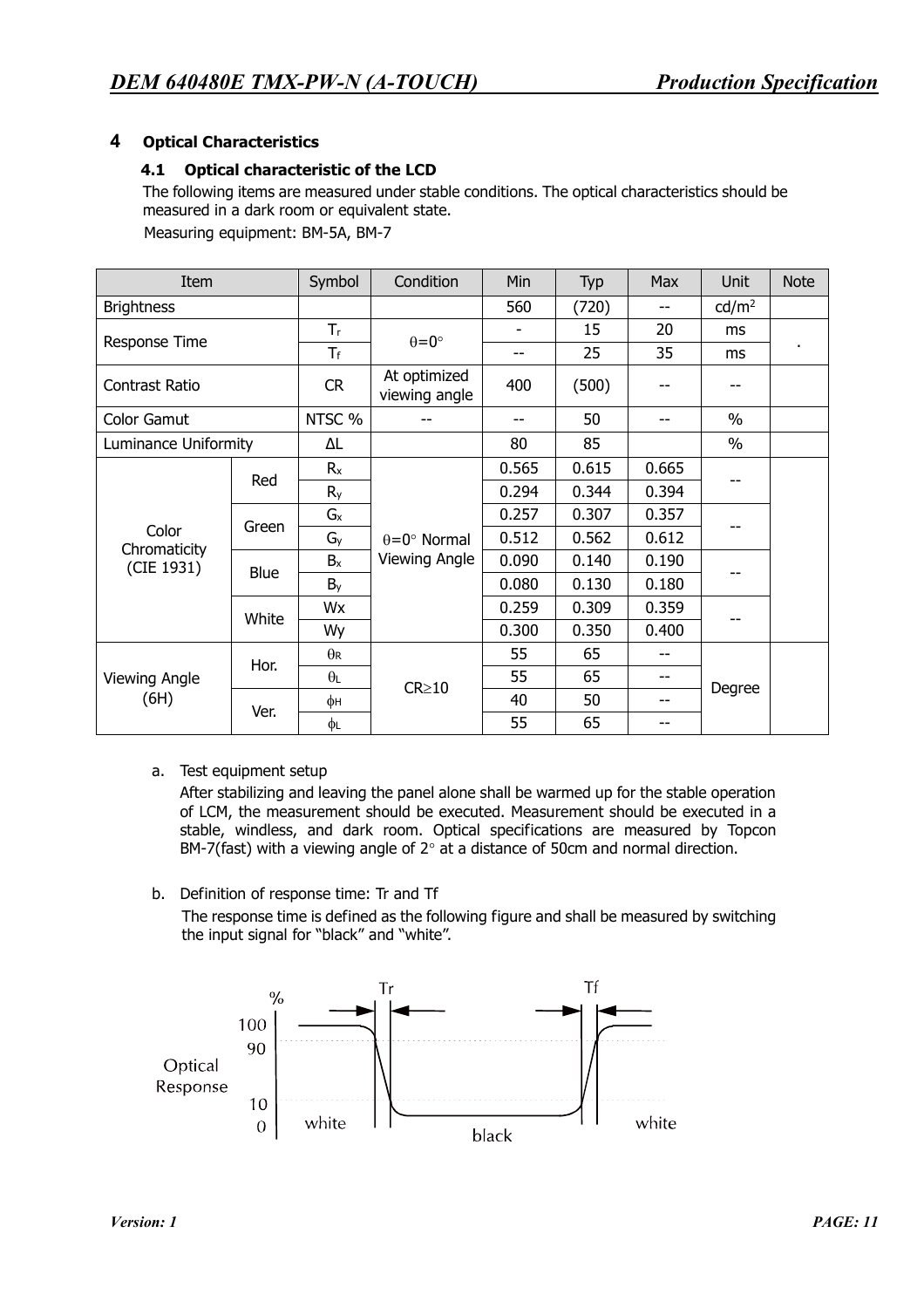c. Definition of contrast ratio:

Brightness measured when LCD is at "white state"

Contrast Ratio (CR) =

Brightness measured when LCD is at "black state"

- d. Measured at the center area of the panel when all the input terminals of LCD panel are electrically opened.
- e. View Angle



f. Definition of Luminance of White: Luminance of white at the center points

| Light Source of Back-Light Unit | LED Type |
|---------------------------------|----------|
|                                 |          |

g. Definition of White Uniformity

White Uniformity  $=$ 

Min. luminance of white among 9-points

Max. luminance of white among 9-points

h. The definition of Color Gamut -Color Chromaticity CIE 1931 Color coordinate of white & red, green, blue at center point. Color Gamut : NTSC(%) = ( RGB Triangle Area / NTSC Triangle Area ) x 100

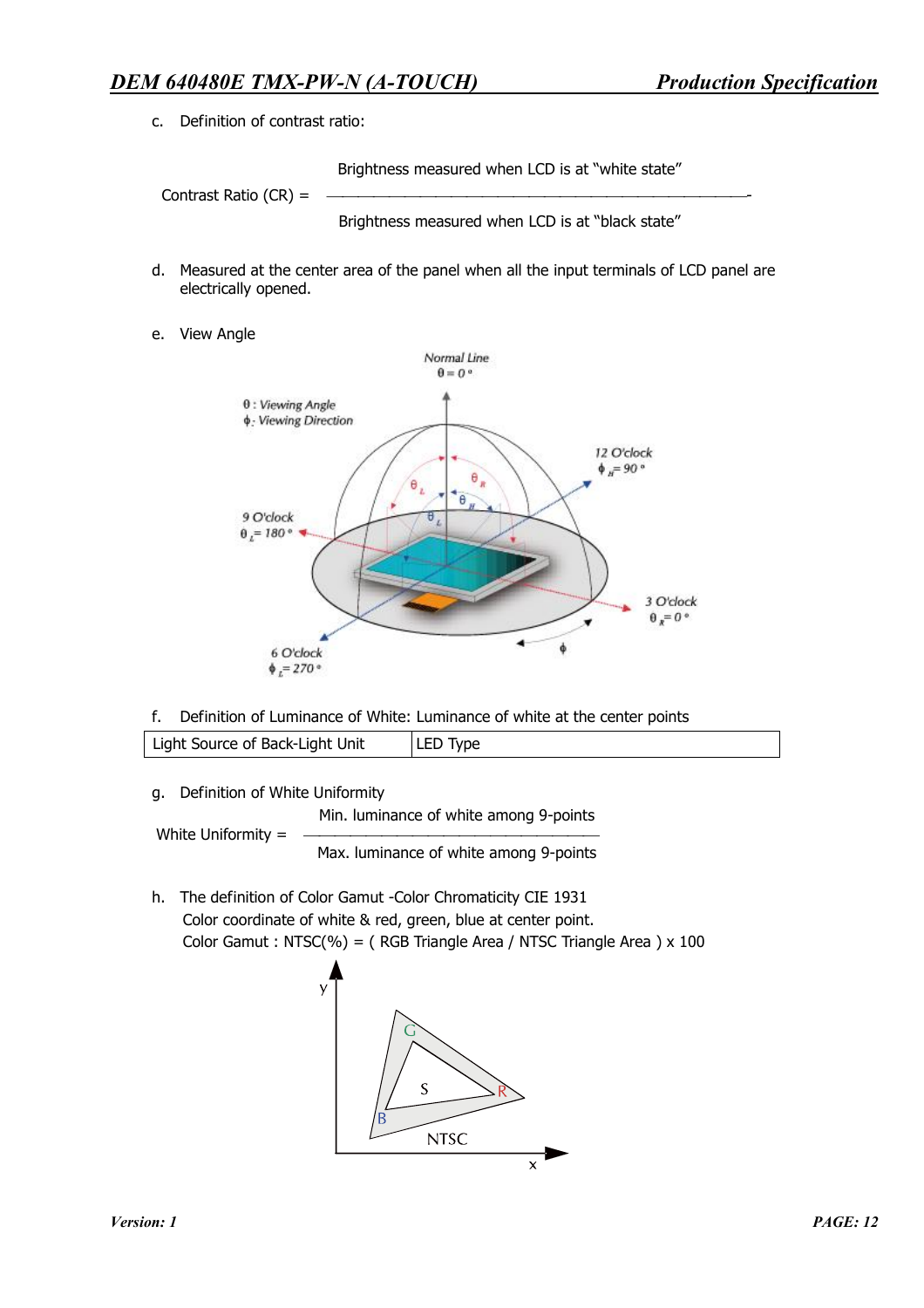#### **5 Input Terminal Pin Assignment**

#### **5.1 Pin Assignment**

| Pin No.        | Symbol         | I/O            | Function                                                    | Remark  |
|----------------|----------------|----------------|-------------------------------------------------------------|---------|
| 1              | <b>VSS</b>     | P              | <b>GND</b>                                                  |         |
| $\overline{2}$ | <b>DCLK</b>    | $\mathbf I$    | Clock signal for sampling each data signal                  |         |
| 3              | <b>IHS</b>     | $\mathbf I$    | Horizontal synchronous signal (Negative)                    |         |
| $\overline{4}$ | <b>IVS</b>     | $\bf I$        | Vertical synchronous signal (Negative)                      |         |
| 5              | <b>VSS</b>     | ${\sf P}$      | <b>GND</b>                                                  |         |
| 6              | R <sub>0</sub> | $\mathbf I$    | RED data signal (LSB)                                       |         |
| $\overline{7}$ | R1             | $\mathbf I$    | RED data signal                                             |         |
| 8              | R <sub>2</sub> | $\rm I$        | RED data signal                                             |         |
| 9              | R <sub>3</sub> | $\bf{I}$       | RED data signal                                             |         |
| 10             | R <sub>4</sub> | $\bf I$        | RED data signal                                             |         |
| 11             | R <sub>5</sub> | $\mathbf I$    | RED data signal (MSB)                                       |         |
| 12             | <b>VSS</b>     | P              | <b>GND</b>                                                  |         |
| 13             | G <sub>0</sub> | $\bf I$        | GREEN data signal (LSB)                                     |         |
| 14             | G <sub>1</sub> | $\bf I$        | <b>GREEN</b> data signal                                    |         |
| 15             | G <sub>2</sub> | $\bf I$        | <b>GREEN</b> data signal                                    |         |
| 16             | G <sub>3</sub> | $\mathbf I$    | <b>GREEN</b> data signal                                    |         |
| 17             | G <sub>4</sub> | $\mathbf I$    | <b>GREEN</b> data signal                                    |         |
| 18             | G <sub>5</sub> | $\bf I$        | GREEN data signal (MSB)                                     |         |
| 19             | <b>VSS</b>     | P              | <b>GND</b>                                                  |         |
| 20             | B <sub>0</sub> | $\rm I$        | BLUE data signal(LSB)                                       |         |
| 21             | B1             | $\mathbf I$    | <b>BLUE</b> data signal                                     |         |
| 22             | <b>B2</b>      | $\mathbf I$    | <b>BLUE data signal</b>                                     |         |
| 23             | B <sub>3</sub> | $\bf I$        | <b>BLUE</b> data signal                                     |         |
| 24             | B <sub>4</sub> | $\bf I$        | <b>BLUE</b> data signal                                     |         |
| 25             | <b>B5</b>      | $\bf I$        | BLUE data signal(MSB)                                       |         |
| 26             | <b>VSS</b>     | P              | <b>GND</b>                                                  |         |
| 27             | <b>DEN</b>     | $\mathbf I$    | Signal to settle the horizontal display position (Positive) |         |
| 28             | <b>VCC</b>     | P              | 3.3V power supply                                           |         |
| 29             | <b>VCC</b>     | P              | 3.3V power supply                                           |         |
| 30             | <b>REV</b>     | $\rm I$        | Select horizontal and vertical scanning direction.          | Note5-1 |
| 31             | <b>VSS</b>     | P              | <b>GND</b>                                                  |         |
| 32             | <b>NC</b>      | $\overline{a}$ | No Connection                                               |         |
| 33             | <b>VSS</b>     | P              | <b>GND</b>                                                  |         |

# **5.2 Backlight Unit (BLU)**

| Pin No. | Symbol | <b>Function</b>                | Remark |
|---------|--------|--------------------------------|--------|
|         | LEDA   | Power Supply for LED backlight | Red    |
|         | ledk   | GND for LED backlight          | Black  |

Connector: JST BHSR-02VS-1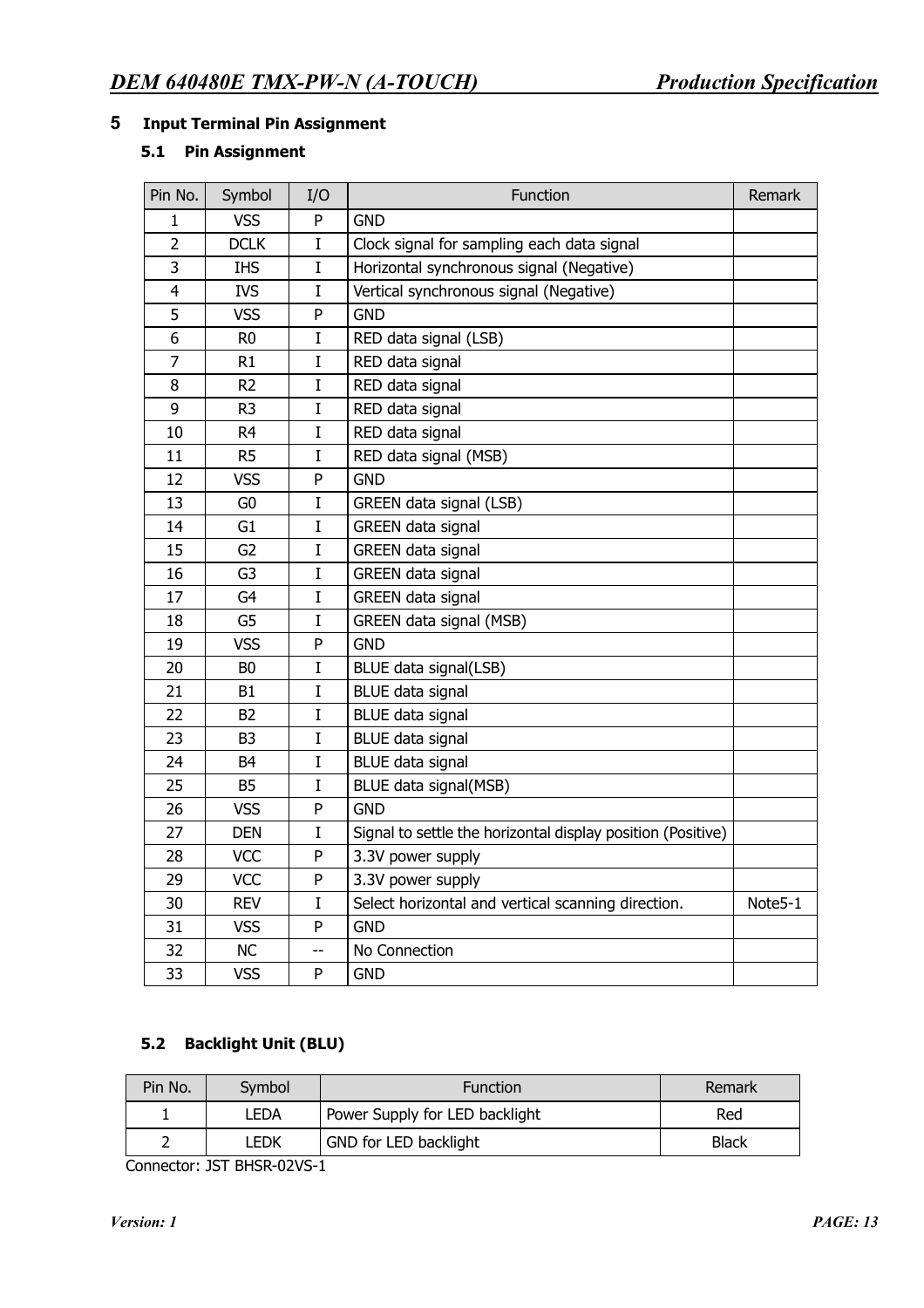# **5.3 Block Diagram**

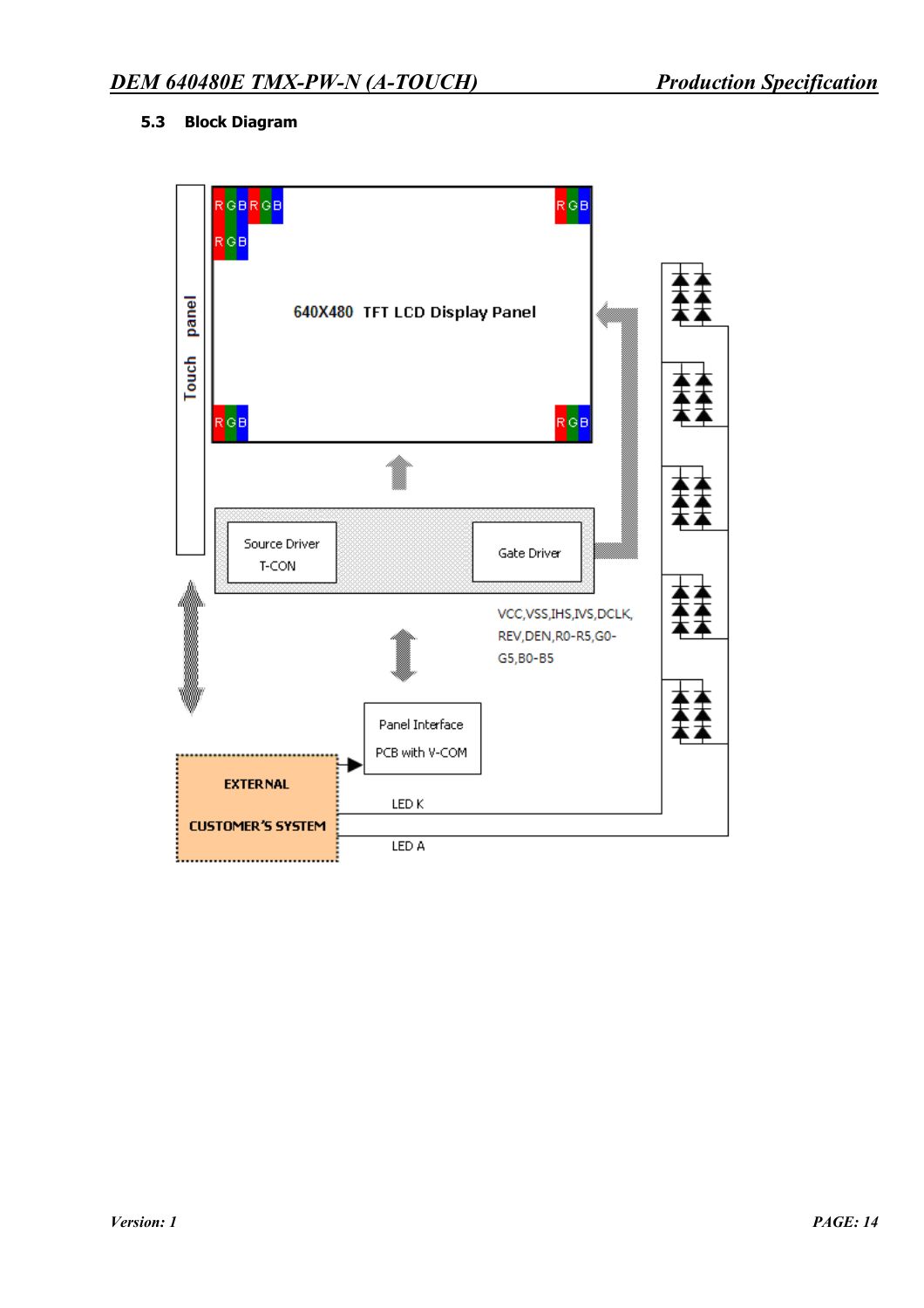|              | Color        | Data Signal    |                |                |                |                |                |                |                |                |                |              |                |                |                |                |                |                |              |
|--------------|--------------|----------------|----------------|----------------|----------------|----------------|----------------|----------------|----------------|----------------|----------------|--------------|----------------|----------------|----------------|----------------|----------------|----------------|--------------|
|              | & Gray       |                |                |                |                |                |                |                |                |                |                |              |                |                |                |                |                |                |              |
|              | Scale        | R <sub>5</sub> | R <sub>4</sub> | R <sub>3</sub> | R <sub>2</sub> | R1             | R <sub>0</sub> | G <sub>5</sub> | G <sub>4</sub> | G <sub>3</sub> | G <sub>2</sub> | G1           | G <sub>0</sub> | <b>B5</b>      | <b>B4</b>      | B <sub>3</sub> | B <sub>2</sub> | <b>B1</b>      | <b>B0</b>    |
|              | <b>Black</b> | $\mathbf 0$    | $\overline{0}$ | $\overline{0}$ | $\overline{0}$ | $\overline{0}$ | $\overline{0}$ | $\mathbf 0$    | $\mathbf 0$    | $\overline{0}$ | $\mathbf{0}$   | $\mathbf 0$  | $\overline{0}$ | $\mathbf{0}$   | $\mathbf{0}$   | $\overline{0}$ | $\mathbf{0}$   | $\overline{0}$ | $\pmb{0}$    |
|              | Red(0)       | $\mathbf{1}$   | $\mathbf{1}$   | $\mathbf{1}$   | $\mathbf{1}$   | $\mathbf{1}$   | $\mathbf{1}$   | $\pmb{0}$      | $\mathbf{0}$   | $\overline{0}$ | $\pmb{0}$      | $\mathbf 0$  | 0              | $\overline{0}$ | $\mathbf{0}$   | $\mathbf{0}$   | $\mathbf{0}$   | $\mathbf{0}$   | $\pmb{0}$    |
|              | Green(0)     | $\mathbf{0}$   | $\mathbf{0}$   | $\mathbf{0}$   | $\pmb{0}$      | $\pmb{0}$      | $\mathbf 0$    | $\mathbf 1$    | $\mathbf 1$    | $\mathbf 1$    | $\mathbf{1}$   | $\mathbf 1$  | $\mathbf{1}$   | $\overline{0}$ | $\bf{0}$       | $\mathbf{0}$   | $\bf{0}$       | $\bf{0}$       | $\pmb{0}$    |
| <b>Basic</b> | Blue(0)      | $\overline{0}$ | $\overline{0}$ | $\overline{0}$ | $\overline{0}$ | $\mathbf 0$    | $\mathbf 0$    | $\overline{0}$ | $\overline{0}$ | $\overline{0}$ | $\overline{0}$ | $\mathbf 0$  | 0              | $\mathbf{1}$   | $\mathbf{1}$   | $\mathbf{1}$   | $\mathbf{1}$   | $\mathbf{1}$   | $\mathbf{1}$ |
| Color        | Cyan         | $\mathbf{0}$   | $\mathbf{0}$   | $\mathbf{0}$   | $\mathbf{0}$   | $\mathbf{0}$   | $\mathbf{0}$   | $\mathbf{1}$   | $\mathbf{1}$   | $\mathbf{1}$   | $\mathbf{1}$   | $\mathbf{1}$ | $\mathbf{1}$   | $\mathbf{1}$   | $\mathbf 1$    | $\mathbf{1}$   | $\mathbf{1}$   | $\mathbf{1}$   | $\mathbf{1}$ |
|              | Magenta      | $\mathbf{1}$   | $\mathbf 1$    | $\mathbf{1}$   | $\mathbf{1}$   | $\mathbf{1}$   | $\mathbf{1}$   | $\mathbf 0$    | $\overline{0}$ | $\mathbf 0$    | $\overline{0}$ | $\mathbf 0$  | 0              | $\mathbf{1}$   | $\mathbf 1$    | $\mathbf 1$    | $\mathbf{1}$   | $\mathbf{1}$   | $\mathbf{1}$ |
|              | Yellow       | $\mathbf{1}$   | $\mathbf 1$    | $\mathbf{1}$   | $\mathbf{1}$   | $\mathbf{1}$   | $\mathbf{1}$   | $\mathbf{1}$   | $\mathbf{1}$   | $\mathbf{1}$   | $\mathbf{1}$   | $\mathbf{1}$ | $\mathbf{1}$   | $\overline{0}$ | $\bf{0}$       | $\overline{0}$ | $\mathbf{0}$   | $\overline{0}$ | $\pmb{0}$    |
|              | White        | $\mathbf{1}$   | $\mathbf{1}$   | $\mathbf{1}$   | $\mathbf{1}$   | $\mathbf{1}$   | $\mathbf{1}$   | $\mathbf 1$    | $\mathbf{1}$   | $\mathbf{1}$   | $\mathbf{1}$   | $\mathbf{1}$ | $\mathbf{1}$   | $\mathbf{1}$   | $\mathbf 1$    | $\mathbf{1}$   | $\mathbf{1}$   | $\mathbf{1}$   | $\mathbf{1}$ |
|              | <b>Black</b> | $\mathbf{0}$   | $\overline{0}$ | $\overline{0}$ | $\overline{0}$ | $\overline{0}$ | $\overline{0}$ | $\mathbf 0$    | $\mathbf{0}$   | $\mathbf 0$    | $\overline{0}$ | $\mathbf 0$  | 0              | $\overline{0}$ | $\pmb{0}$      | $\mathbf{0}$   | $\mathbf{0}$   | $\overline{0}$ | $\pmb{0}$    |
|              | Red(1)       | $\pmb{0}$      | $\overline{0}$ | $\overline{0}$ | $\overline{0}$ | $\pmb{0}$      | $\mathbf{1}$   | $\pmb{0}$      | $\overline{0}$ | $\overline{0}$ | $\overline{0}$ | $\pmb{0}$    | $\overline{0}$ | $\overline{0}$ | $\bf{0}$       | $\overline{0}$ | $\pmb{0}$      | $\overline{0}$ | $\pmb{0}$    |
|              | Red(2)       | $\overline{0}$ | $\overline{0}$ | $\mathbf{0}$   | $\overline{0}$ | $\mathbf{1}$   | $\mathbf 0$    | 0              | $\overline{0}$ | $\mathbf 0$    | $\mathbf 0$    | $\mathbf 0$  | 0              | $\overline{0}$ | $\pmb{0}$      | $\overline{0}$ | $\overline{0}$ | $\overline{0}$ | $\pmb{0}$    |
| Red          |              | ÷              | t              | t              | ÷              | t              | ř,             | ÷              | t              | t              | ÷              | ÷            | ł,             | ř,             | ř,             | t              | t              |                |              |
|              | Red(31)      | $\overline{0}$ | $\mathbf 1$    | $\mathbf{1}$   | $\mathbf{1}$   | $\mathbf{1}$   | $\mathbf{1}$   | $\mathbf 0$    | $\mathbf{0}$   | $\overline{0}$ | $\overline{0}$ | $\mathbf 0$  | 0              | $\overline{0}$ | $\overline{0}$ | $\overline{0}$ | $\mathbf{0}$   | $\overline{0}$ | $\mathbf 0$  |
|              |              | t              | t              | ł              |                | ł,             | ł,             | ÷              | t              | t              | ċ              | t            | t,             | t,             | t              | t              | t              | ł              | t,           |
|              | Red(62)      | $\mathbf{1}$   | $\mathbf{1}$   | $\mathbf{1}$   | $\mathbf{1}$   | $\mathbf{1}$   | 0              | $\pmb{0}$      | 0              | $\bf{0}$       | $\pmb{0}$      | $\pmb{0}$    | $\pmb{0}$      | $\overline{0}$ | $\pmb{0}$      | $\mathbf{0}$   | $\pmb{0}$      | $\pmb{0}$      | $\pmb{0}$    |
|              | Red(63)      | $\mathbf{1}$   | $\mathbf{1}$   | $\mathbf{1}$   | $\mathbf{1}$   | $\mathbf{1}$   | $\mathbf{1}$   | $\overline{0}$ | $\mathbf 0$    | $\overline{0}$ | $\overline{0}$ | $\mathbf 0$  | 0              | $\overline{0}$ | $\bf{0}$       | $\mathbf{0}$   | $\mathbf{0}$   | $\mathbf{0}$   | $\pmb{0}$    |
|              | <b>Black</b> | $\mathbf{0}$   | $\overline{0}$ | $\overline{0}$ | $\overline{0}$ | $\mathbf 0$    | $\mathbf{0}$   | $\mathbf 0$    | $\overline{0}$ | $\overline{0}$ | $\overline{0}$ | $\mathbf 0$  | $\mathbf 0$    | $\overline{0}$ | $\mathbf{0}$   | $\overline{0}$ | $\mathbf{0}$   | $\overline{0}$ | $\pmb{0}$    |
|              | Green(1)     | $\mathbf 0$    | $\overline{0}$ | $\overline{0}$ | $\overline{0}$ | $\mathbf 0$    | $\overline{0}$ | $\overline{0}$ | $\overline{0}$ | $\mathbf 0$    | $\overline{0}$ | $\mathbf 0$  | $\mathbf{1}$   | $\overline{0}$ | $\pmb{0}$      | $\overline{0}$ | $\mathbf{0}$   | $\overline{0}$ | $\pmb{0}$    |
|              | Green(2)     | $\mathbf{0}$   | $\overline{0}$ | $\overline{0}$ | $\overline{0}$ | $\overline{0}$ | $\mathbf 0$    | $\mathbf 0$    | $\overline{0}$ | $\mathbf 0$    | $\overline{0}$ | $\mathbf{1}$ | $\overline{0}$ | $\overline{0}$ | $\bf{0}$       | $\overline{0}$ | $\mathbf{0}$   | $\overline{0}$ | $\mathbf 0$  |
|              |              | t              | t              | ċ              | t              | t              | ř,             | ł,             | t              | ċ              | ċ              | t            | t              | ţ,             | t              | t              | ċ              | ł              |              |
| Green        | Green(31)    | $\mathbf 0$    | $\overline{0}$ | $\overline{0}$ | $\overline{0}$ | $\overline{0}$ | $\pmb{0}$      | 0              | $\mathbf{1}$   | $\mathbf{1}$   | $\mathbf{1}$   | $\mathbf{1}$ | $\mathbf{1}$   | $\pmb{0}$      | $\pmb{0}$      | $\overline{0}$ | $\mathbf{0}$   | $\mathbf{0}$   | $\pmb{0}$    |
|              |              | ÷              | t              | ÷              | t              | ţ.             | ÷.             | t,             | t              | t              | t              | ÷            | t,             | ÷,             | ÷,             | t              | t              | t              | ÷,           |
|              | Green(62)    | $\overline{0}$ | $\overline{0}$ | $\overline{0}$ | $\pmb{0}$      | $\pmb{0}$      | $\mathbf 0$    | $\mathbf{1}$   | $\mathbf{1}$   | $\mathbf 1$    | $\mathbf{1}$   | $\mathbf{1}$ | $\pmb{0}$      | $\mathbf 0$    | $\mathbf 0$    | $\mathbf{0}$   | $\mathbf{0}$   | $\overline{0}$ | $\pmb{0}$    |
|              | Green(63)    | $\mathbf{0}$   | $\overline{0}$ | $\overline{0}$ | $\overline{0}$ | $\mathbf 0$    | $\mathbf{0}$   | $\mathbf 1$    | $\mathbf 1$    | $\mathbf{1}$   | $\mathbf{1}$   | $\mathbf{1}$ | $\mathbf{1}$   | $\overline{0}$ | $\overline{0}$ | $\overline{0}$ | $\mathbf{0}$   | $\overline{0}$ | $\pmb{0}$    |
|              | <b>Black</b> | $\mathbf{0}$   | $\overline{0}$ | $\overline{0}$ | $\overline{0}$ | $\mathbf 0$    | $\mathbf{0}$   | $\mathbf 0$    | $\mathbf 0$    | $\mathbf 0$    | $\mathbf{0}$   | $\mathbf 0$  | $\mathbf 0$    | $\mathbf 0$    | $\overline{0}$ | $\overline{0}$ | $\mathbf{0}$   | $\overline{0}$ | $\pmb{0}$    |
|              | Blue(1)      | $\mathbf{0}$   | $\mathbf{0}$   | $\mathbf{0}$   | $\mathbf{0}$   | $\mathbf{0}$   | $\overline{0}$ | $\overline{0}$ | $\mathbf{0}$   | $\overline{0}$ | $\mathbf{0}$   | $\mathbf 0$  | 0              | $\overline{0}$ | $\mathbf{0}$   | $\overline{0}$ | $\mathbf{0}$   | $\mathbf{0}$   | $\mathbf{1}$ |
| <b>Blue</b>  | Blue(2)      | $\mathbf{0}$   | $\overline{0}$ | $\mathbf 0$    | $\mathbf{0}$   | $\mathbf{0}$   | $\mathbf{0}$   | $\overline{0}$ | $\bf{0}$       | $\overline{0}$ | $\overline{0}$ | $\mathbf 0$  | 0              | $\overline{0}$ | $\overline{0}$ | $\overline{0}$ | $\overline{0}$ | $\mathbf{1}$   | $\mathbf{0}$ |
|              |              | ÷              | ł              | ċ              |                | ł,             | ł,             | ł,             | t              | ł,             | ċ              | ÷            | ł,             | ł,             | ł              | ł              | ł              | ł              | ţ.           |
|              | Blue(31)     | $\mathbf{0}$   | $\bf{0}$       | $\bf{0}$       | $\mathbf{0}$   | $\mathbf 0$    | $\mathbf{0}$   | $\pmb{0}$      | 0              | $\mathbf{0}$   | 0              | $\mathbf{0}$ | $\pmb{0}$      | $\overline{0}$ | $\mathbf{1}$   | $\mathbf{1}$   | $\mathbf{1}$   | $\mathbf{1}$   | $\mathbf{1}$ |
|              |              | ł,             | ł,             | ÷              | t              | ł,             | ł,             | ł              | ¢              | ł,             | ¢              | t            | ł,             | ł,             | ł,             | t              | t              | t              | t,           |
|              | Blue(62)     | $\bf{0}$       | $\pmb{0}$      | $\bf{0}$       | $\pmb{0}$      | $\mathbf 0$    | $\pmb{0}$      | $\pmb{0}$      | $\bf{0}$       | $\bf 0$        | $\pmb{0}$      | $\pmb{0}$    | 0              | $\mathbf{1}$   | $\mathbf{1}$   | $\mathbf{1}$   | $\mathbf{1}$   | $\mathbf{1}$   | $\pmb{0}$    |
|              | Blue(63)     | $\overline{0}$ | $\overline{0}$ | $\overline{0}$ | $\mathbf{0}$   | $\overline{0}$ | $\overline{0}$ | $\mathbf 0$    | $\overline{0}$ | $\overline{0}$ | $\overline{0}$ | $\mathbf{0}$ | $\overline{0}$ | $\mathbf{1}$   | $\mathbf{1}$   | $\mathbf{1}$   | $\mathbf{1}$   | $\mathbf{1}$   | $\mathbf{1}$ |

# **5.4 Basic Display Color and Gray Scale**

0 : Low level voltage, 1 :High level voltage

Each basic color can be displayed in 64 gray scales from 6 bit data signals. With the combination of total 18 bit data signals, the 262,144-color display can be achieved on the screen.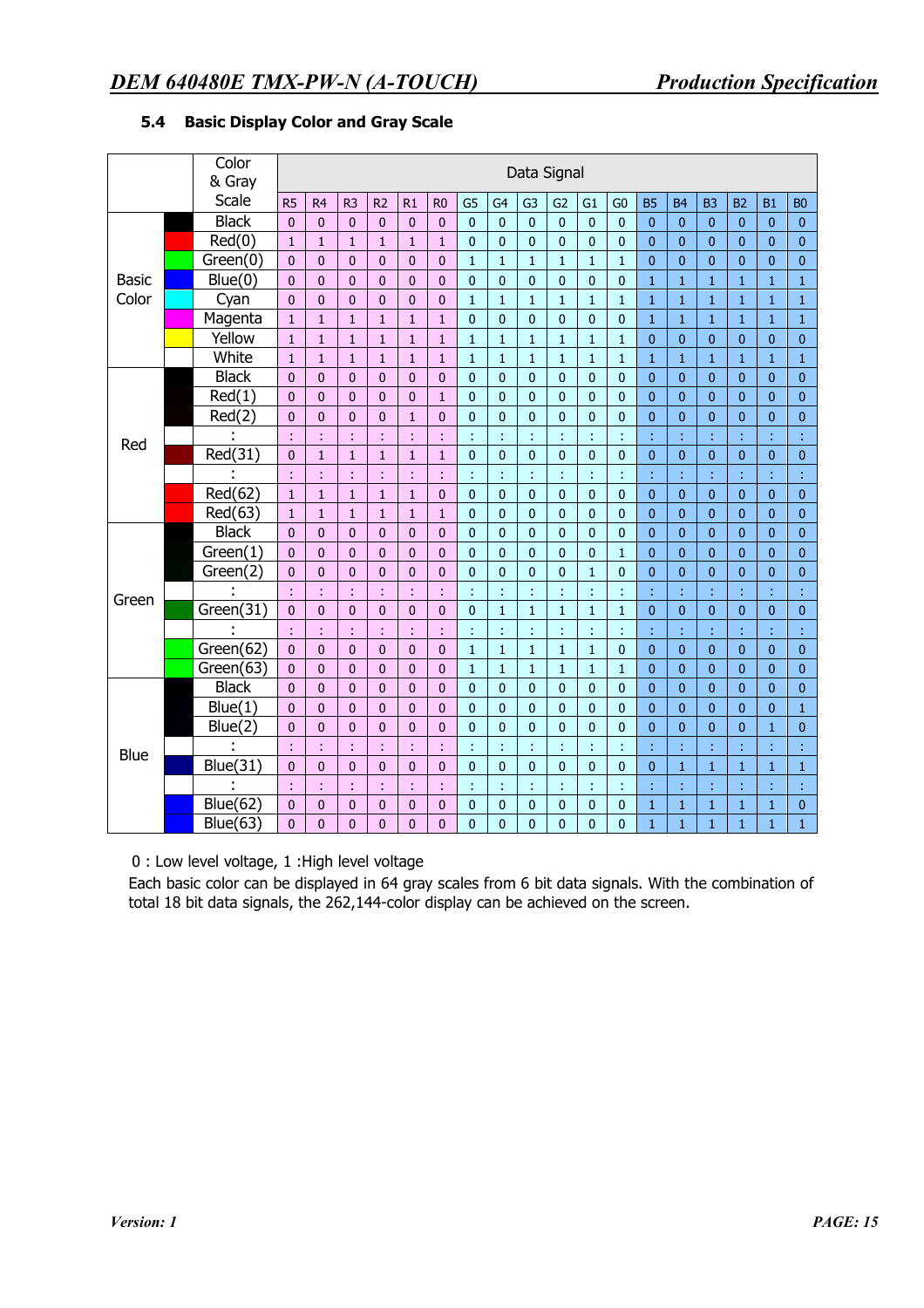# **6 Touch Screen Panel**

#### **6.1 Electrical Characteristics**

| Item                         | Min. | Typ.                     | Max.                     | Unit      | <b>Note</b>               |
|------------------------------|------|--------------------------|--------------------------|-----------|---------------------------|
| Linearity                    | ۰    |                          | 1.5                      | $\%$      | Analog X and Y directions |
| <b>Terminal Resistance</b>   | 200  |                          | 900                      | Ω         | X                         |
|                              | 200  |                          | 900                      | Ω         | ν                         |
| <b>Insulation Resistance</b> | 20   | $\overline{\phantom{0}}$ | $\overline{\phantom{0}}$ | $M\Omega$ | <b>DC 25V</b>             |
| Voltage                      |      | 5.0                      | 10                       |           | DC                        |
| Chattering                   |      |                          | 10                       | ms        | $100k\Omega$ pull-up      |
| Transparency                 |      | 80                       |                          | $\%$      | Glare & hard coating      |

### **6.2 Mechanical & Reliability Characteristics**

| Item                      | Min.      | Typ. | Max. | Unit  | <b>Note</b>                 |
|---------------------------|-----------|------|------|-------|-----------------------------|
| <b>Operation Force</b>    |           | 60   | 100  | g     |                             |
| <b>Tapping Durability</b> | 1,000,000 | -    | ٠    | times |                             |
| Pen Sliding Durability    | 100,000   |      |      |       |                             |
| Surface Hardness          |           |      | -    | н     | According to<br>(JIS-K5400) |

# **6.3 Touch Panel Unit**

| Pin No. | Symbol | <b>Function</b>    | Remark |
|---------|--------|--------------------|--------|
|         | YU     | Touch panel Top    |        |
|         | XR     | Touch panel Right  |        |
|         | YD     | Touch panel Bottom |        |
|         | XL     | Touch panel Left   |        |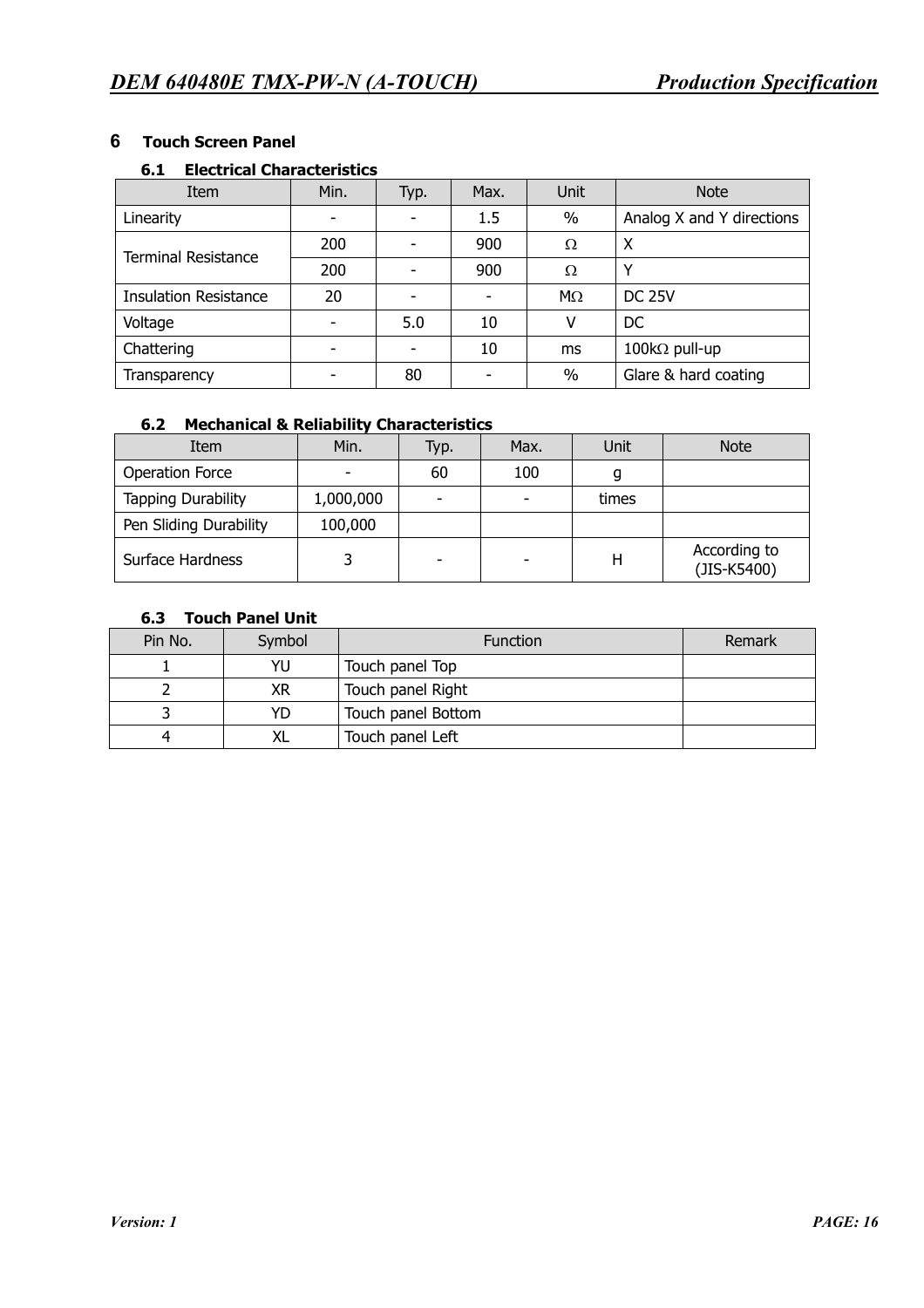# **7 Reliability Condition**

No change on display and in operation under the following test condition. Condition: Unless otherwise specified, tests will be conducted under the following condition. Temperature: 20±5°C Humidity: 65±5%RH

Tests will be not conducted under functioning state.

| No.            | Parameter                                            | Condition                                                                                                                                                                                                                                                                                             | <b>Notes</b> |
|----------------|------------------------------------------------------|-------------------------------------------------------------------------------------------------------------------------------------------------------------------------------------------------------------------------------------------------------------------------------------------------------|--------------|
| $\mathbf{1}$   | High Temperature<br>Operating                        | 80°C±2°C, 240hrs (Operation state)                                                                                                                                                                                                                                                                    |              |
| $\overline{2}$ | Low Temperature Operating                            | -30 $\textdegree$ C $\pm$ 2 $\textdegree$ C, 240hrs (Operation state)                                                                                                                                                                                                                                 |              |
| 3              | High Temperature Storage                             | 80°C±2°C, 240hrs                                                                                                                                                                                                                                                                                      |              |
| 4              | Low Temperature Storage                              | -30 $°C \pm 2°C$ , 240hrs                                                                                                                                                                                                                                                                             |              |
| 5              | High Temperature and High<br>Humidity Operation Test | 60°C±2°C, 90%, 240hrs.                                                                                                                                                                                                                                                                                |              |
| 6              | <b>Vibration Test</b>                                | Total fixed amplitude: 1.5mm<br>Vibration Frequency: 10~55Hz<br>One cycle 60 seconds to 3 direction of X, Y, Z<br>each 15 minutes.                                                                                                                                                                    |              |
| 7.             | Drop Test                                            | To be measured after dropping from 60cm high<br>on the concrete surface in packing state.<br>Dropping method corner<br>F<br>dropping<br>E<br>G<br>A corner: once<br>Edge dropping<br>$\overline{R}$<br>B, C, D edge: once<br>Face dropping<br>60cm<br>$E, F, G$ face: once<br><b>Concrete Surface</b> |              |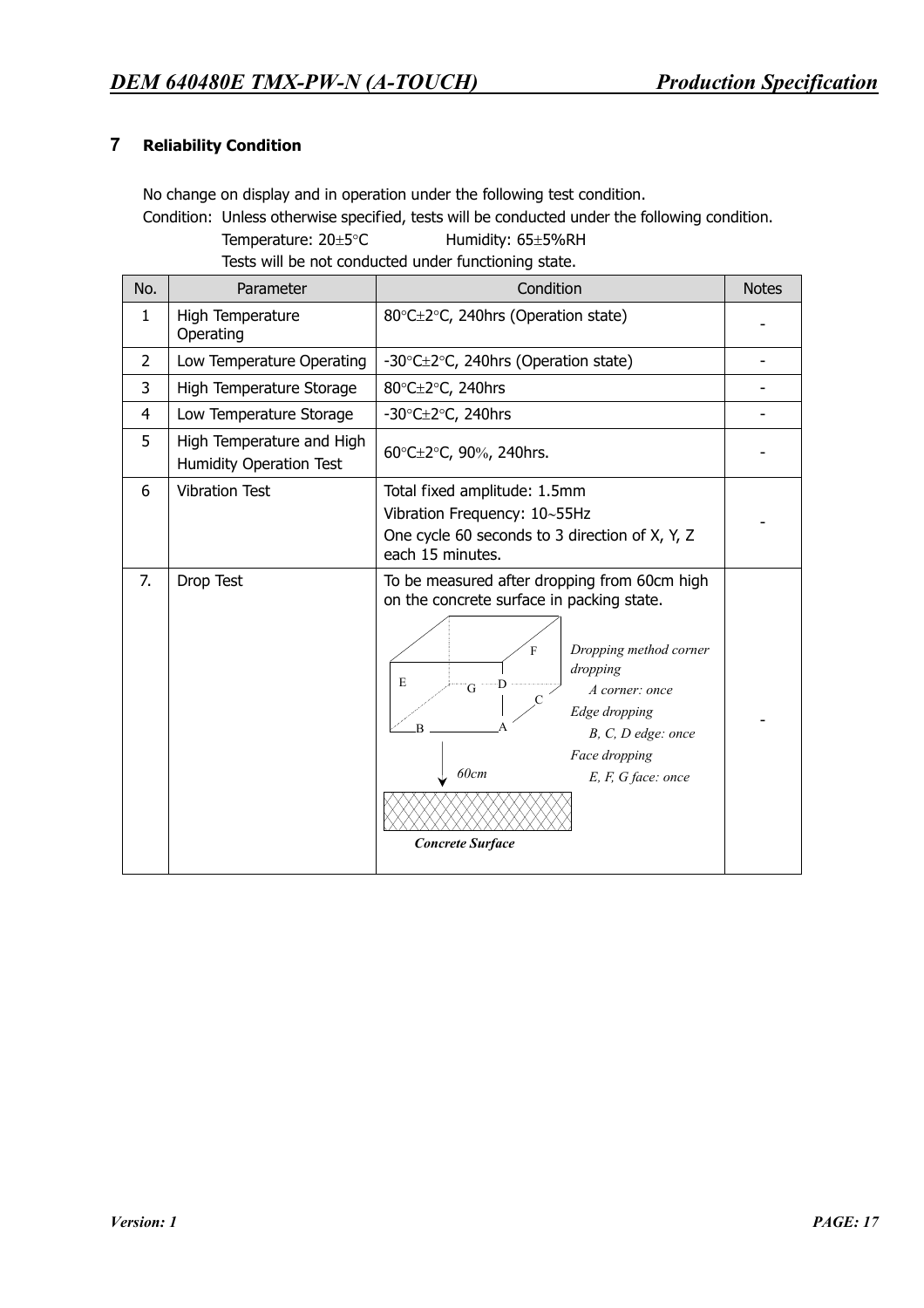# **8 Dimensional Outlines**

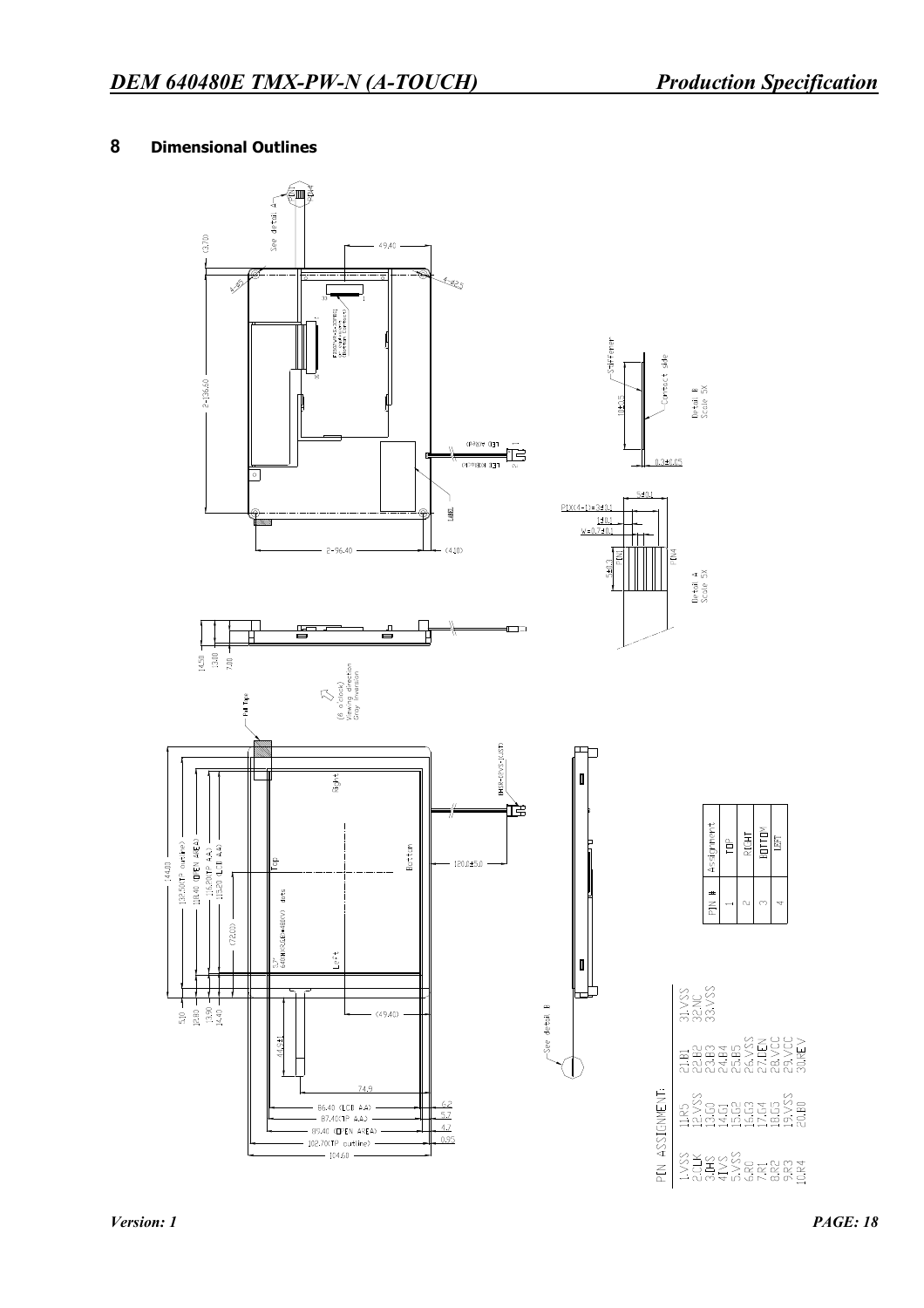# **9 Incoming Inspection Standards**

- 9.1 Inspection and Environment Conditions
	- 9.1.1 Inspection Conditions:
		- (1)Inspection Distance: 35 cm±5cm (2)View Angle : Light-on Inspection Angle︰±5° Cosmetic Inspection Angle︰±45°



( perpendicular to LCD panel surface)

9.1.2 Environment Conditions:

|                         | Ambient Temperature          | $23^\circ \text{C} \pm 5^\circ \text{C}$ |  |
|-------------------------|------------------------------|------------------------------------------|--|
|                         | <b>Ambient Humidity</b>      | 55±10%RH                                 |  |
| Ambient<br>Illumination | <b>Cosmetic Inspection</b>   | more than 600 Lux                        |  |
|                         | <b>Functional Inspection</b> | 300~500 Lux                              |  |

#### 9.1.3 Sampling Conditions:

(1) Lot Size: Quantity of shipment lot per model

| (2) Sampling Method: |  |
|----------------------|--|
|----------------------|--|

|            |               | MIL-STD-105E                       |  |  |  |
|------------|---------------|------------------------------------|--|--|--|
|            | Sampling Plan | Normal Inspection, Single Sampling |  |  |  |
|            |               | Level II                           |  |  |  |
|            | Major Defect  | 1.0%                               |  |  |  |
| <b>AQL</b> | Minor Defect  | 1.5%                               |  |  |  |

(3) The classification of Major(MA) and Minor(MI) defects is shown as 3. Inspection Criteria.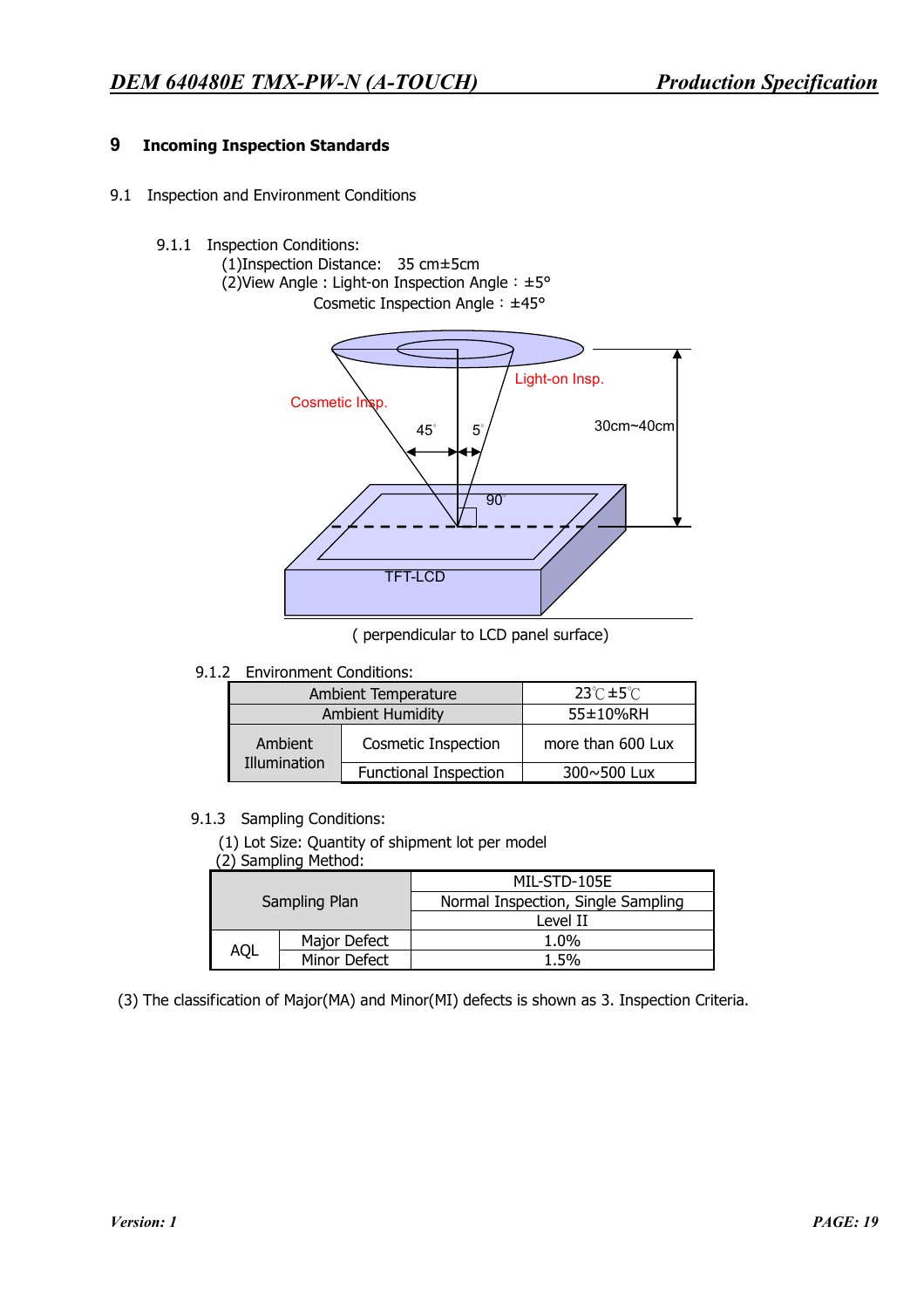| $\cdots$ . $\cdots$ coorriction in poetion, it arise,<br>Item | Judgment Criteria                                                                                                                                                  | Classification |  |  |  |  |
|---------------------------------------------------------------|--------------------------------------------------------------------------------------------------------------------------------------------------------------------|----------------|--|--|--|--|
| Chipping on Panel                                             | $a \leq 3.0$ mm · b $\leq 3.0$ mm · c $\leq t$<br>Bottom glass thickness)                                                                                          | <b>MA</b>      |  |  |  |  |
| Scratch on Panel<br>*Note-2                                   | $W \leq 0.05$ mm or L< 5mm: Ignored<br>$0.05$ mm <w<math>\leq0.1mm and L<math>\leq</math>5mm: N<math>\leq</math>5<br/>W&gt;0.1mm or L&gt;5mm: Not allowed</w<math> |                |  |  |  |  |
| Bubble or Dent on<br>Panel<br>*Note-3                         | D≤0.2mm: Ignored<br>0.2mm< $D \le 0.3$ mm: $N \le 5$<br>D>0.3mm: Not allowed                                                                                       | MI             |  |  |  |  |
| Panel Crack                                                   | Not Allowed crack                                                                                                                                                  | <b>MA</b>      |  |  |  |  |
| <b>Bezel Deformation</b>                                      | Obvious deformation is not allowed.                                                                                                                                | MI             |  |  |  |  |
| <b>Bezel Oxidation</b>                                        | Not allowed if it rusts continuously over 1 cm (It is out of<br>warranty with rusted tin plate)                                                                    | MI             |  |  |  |  |
| <b>Bezel Scratch</b>                                          | $L \leq 20$ mm, $W \leq 0.2$ , $N \leq 3$                                                                                                                          | MI             |  |  |  |  |
| Metal Squash Dent<br>/Flange(Front Side)                      | $D(W) \leq 1, L \leq 3, N \leq 3;$                                                                                                                                 | ΜI             |  |  |  |  |
| B/L High Voltage Wire<br>Denudation                           | Not allowed                                                                                                                                                        | <b>MA</b>      |  |  |  |  |
| Polarizer flaw or leak<br>out resin                           | Defect is defined as the active area.                                                                                                                              | MI             |  |  |  |  |
| <b>Outline Dimension</b>                                      | Must in Spec, refer to related product spec.                                                                                                                       | MI             |  |  |  |  |

# 9.1.4Inspection Criteria

9.1.4.1 Cosmetic Inspection(Panel):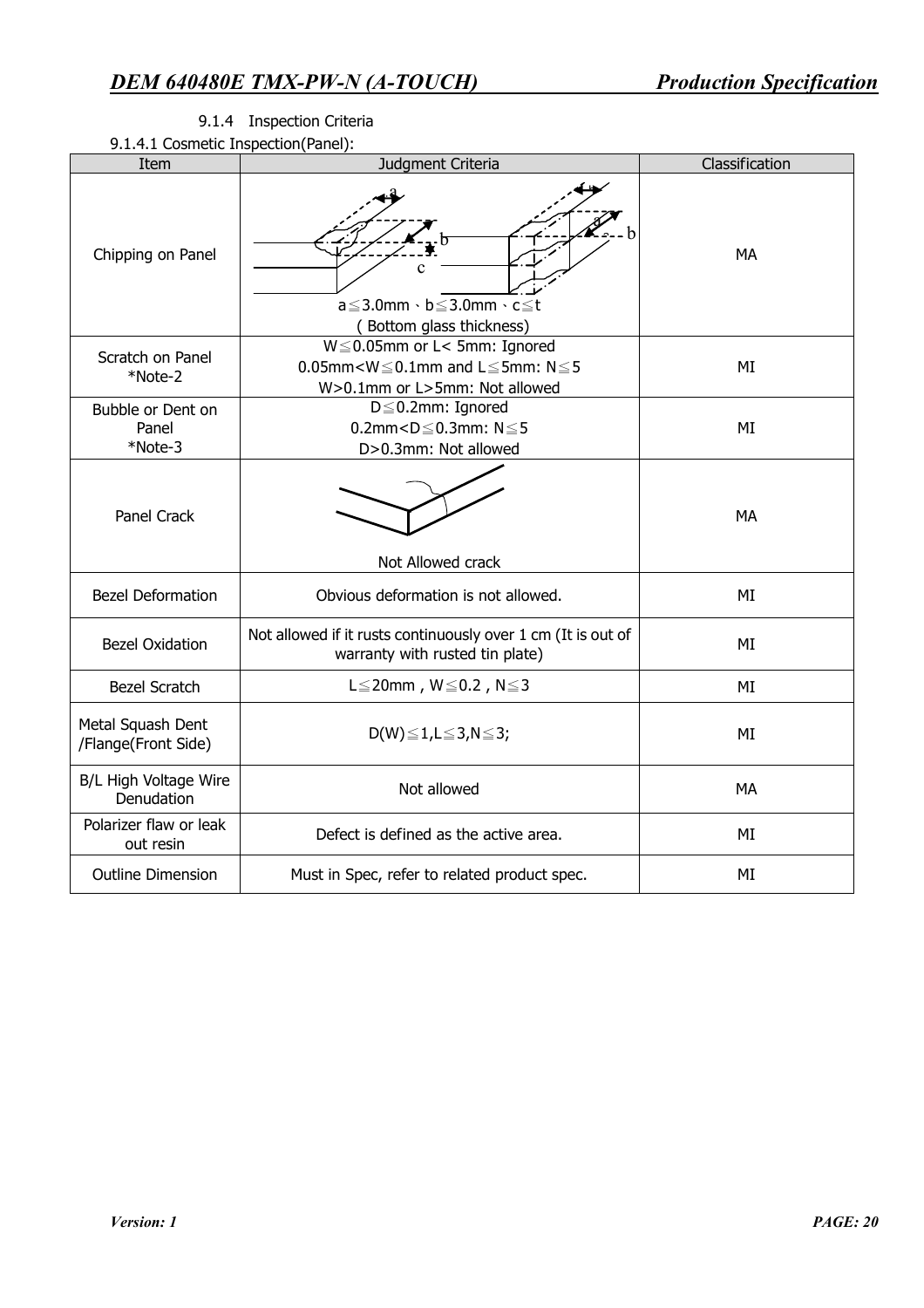| Item                                                      |                                                                                                                                                                                                                                                   | Classification                                             |               |                |           |  |
|-----------------------------------------------------------|---------------------------------------------------------------------------------------------------------------------------------------------------------------------------------------------------------------------------------------------------|------------------------------------------------------------|---------------|----------------|-----------|--|
|                                                           |                                                                                                                                                                                                                                                   |                                                            |               |                |           |  |
|                                                           |                                                                                                                                                                                                                                                   | Random                                                     |               | 2              |           |  |
|                                                           | Bright dot                                                                                                                                                                                                                                        | 2 dots adjacent                                            | 0             | $\mathbf 0$    |           |  |
|                                                           |                                                                                                                                                                                                                                                   | 3 dots adjacent or more                                    | 0             | $\overline{0}$ |           |  |
|                                                           |                                                                                                                                                                                                                                                   | Random                                                     |               | 3              |           |  |
|                                                           | Dark dot                                                                                                                                                                                                                                          | 2 dots adjacent                                            |               | 0              |           |  |
|                                                           |                                                                                                                                                                                                                                                   | 3 dots adjacent or more                                    | $\mathbf 0$   | $\mathbf 0$    |           |  |
|                                                           | <b>Total Dot Defect</b>                                                                                                                                                                                                                           |                                                            |               | 5              |           |  |
|                                                           |                                                                                                                                                                                                                                                   | Distance between Bright<br>and Bright dot                  | $L \ge 5$ mm  |                |           |  |
| Point Defect                                              | <b>Distance</b>                                                                                                                                                                                                                                   | Distance between Bright<br>and Dark dot                    | $L \geq 5$ mm |                | МI        |  |
|                                                           |                                                                                                                                                                                                                                                   | Distance between Dark<br>dot                               | $L \geq 5$ mm |                |           |  |
|                                                           | (1) It is defined as Point Defect if defect area $>$ 0.5dot<br>(2) It is ignored if defect area $\leq$ 0.5dot<br>(3) Weak point defect will be defined as Bright Dot if it can be<br>observed through ND filter 5%( Full Screen Black Inspection) |                                                            |               |                |           |  |
| Line Defect                                               |                                                                                                                                                                                                                                                   | Obvious vertical or horizontal line defect is not allowed. |               |                | <b>MA</b> |  |
| Mura                                                      |                                                                                                                                                                                                                                                   | Not allowed if it can be observed through ND Filter 5 %    |               |                | MI        |  |
| Foreign Material                                          |                                                                                                                                                                                                                                                   | $D \leq 0.2$ mm: Ignored                                   |               |                |           |  |
| in spot shape                                             |                                                                                                                                                                                                                                                   | 0.2mm< $D \leq 0.5$ mm: $N \leq 8$                         |               |                | MI        |  |
| *Note-3                                                   |                                                                                                                                                                                                                                                   |                                                            |               |                |           |  |
| Foreign Material<br>in line<br>or spiral shape<br>*Note-4 |                                                                                                                                                                                                                                                   | MI                                                         |               |                |           |  |
| <b>Display</b><br><b>Function Abnormal</b>                |                                                                                                                                                                                                                                                   | No Malfunction can be allowed                              |               |                | MA        |  |

#### 9.1.4.2 Functional Inspection: